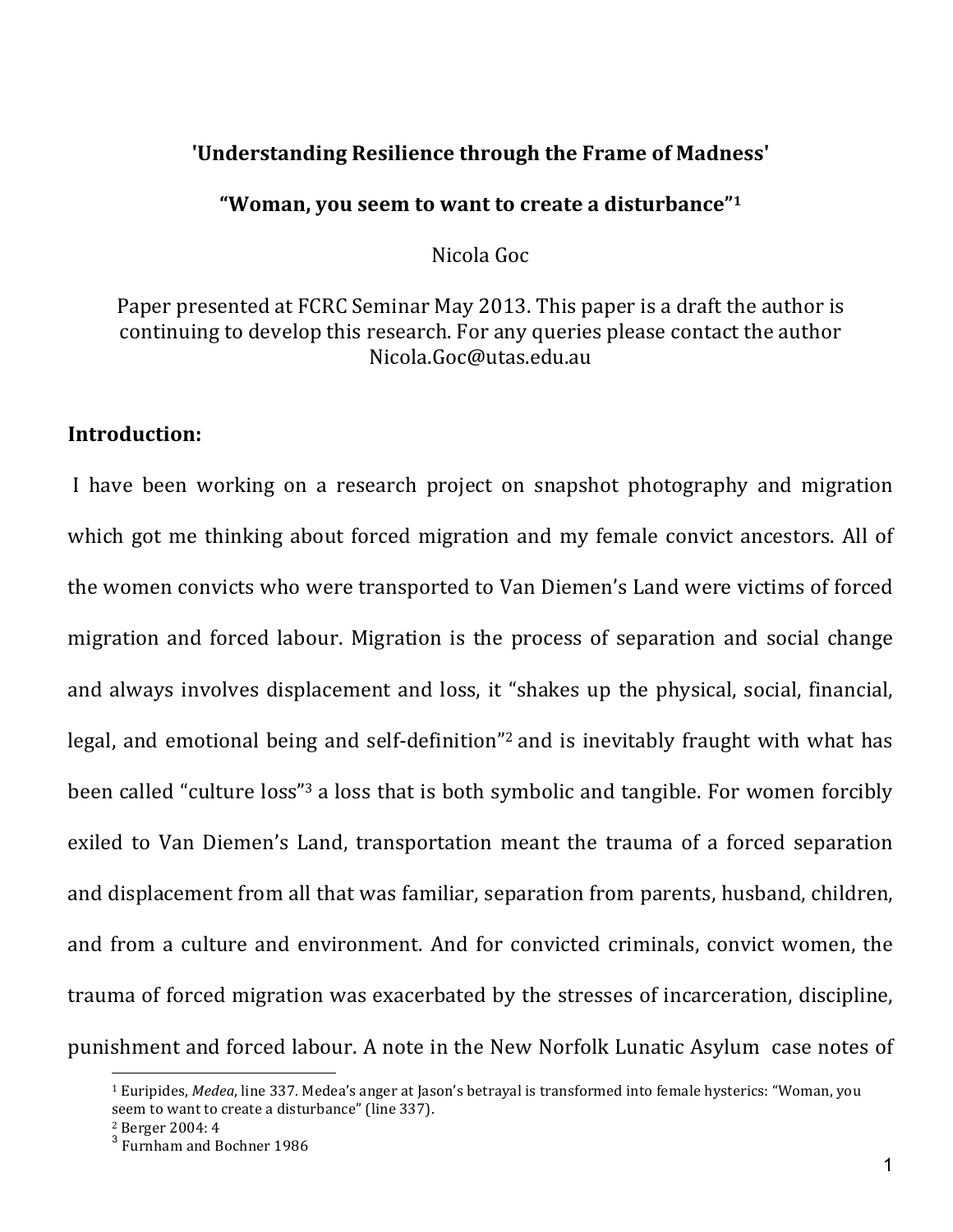convict Emma Stamp<sup>4</sup> reflects an acknowledgement of the mental stress of the convict system: "Mania probably dependent on her position as a convict."

The process of migration is never simple or straightforward. Several studies in the 1980s and 1990s showed that rates of schizophrenia were higher among migrant groups to the UK compared to the native population.<sup>5</sup> When the migration process is not voluntary, as in the case of convict women in the  $19<sup>th</sup>$  century, at each step of the transportation process women experienced varying levels of stress and emotional trauma. Add to these pressures the fact that many convict women were already economically and socially alienated from society, often malnourished, addicted to alcohol, homeless, suffering disease, and poorly educated with a limited understanding of the world outside of their immediate sphere of influence and the impact of being caught up in a regimented system of containment and permanent displacement to a place on the other side of the world and it is not difficult to understand that many of these women were deeply traumatised. And when one looks at the convict woman's experience of transportation through the frame of "forced migration" it is not surprising that so many women behaved 'badly' aboard ship, and upon arrival in Hobart Town, when the realisation of what the future held started to become a reality. With the brutal realisation that they would never see

 $4$  HSD246/1/5 Female (mental) (Volume No. 9).

<sup>5</sup> Dinesh Bhugra and Peter Jones (2001), "Migration and mental Illness", in *Advances in Psychiatric Treatment*, 7: 216-222.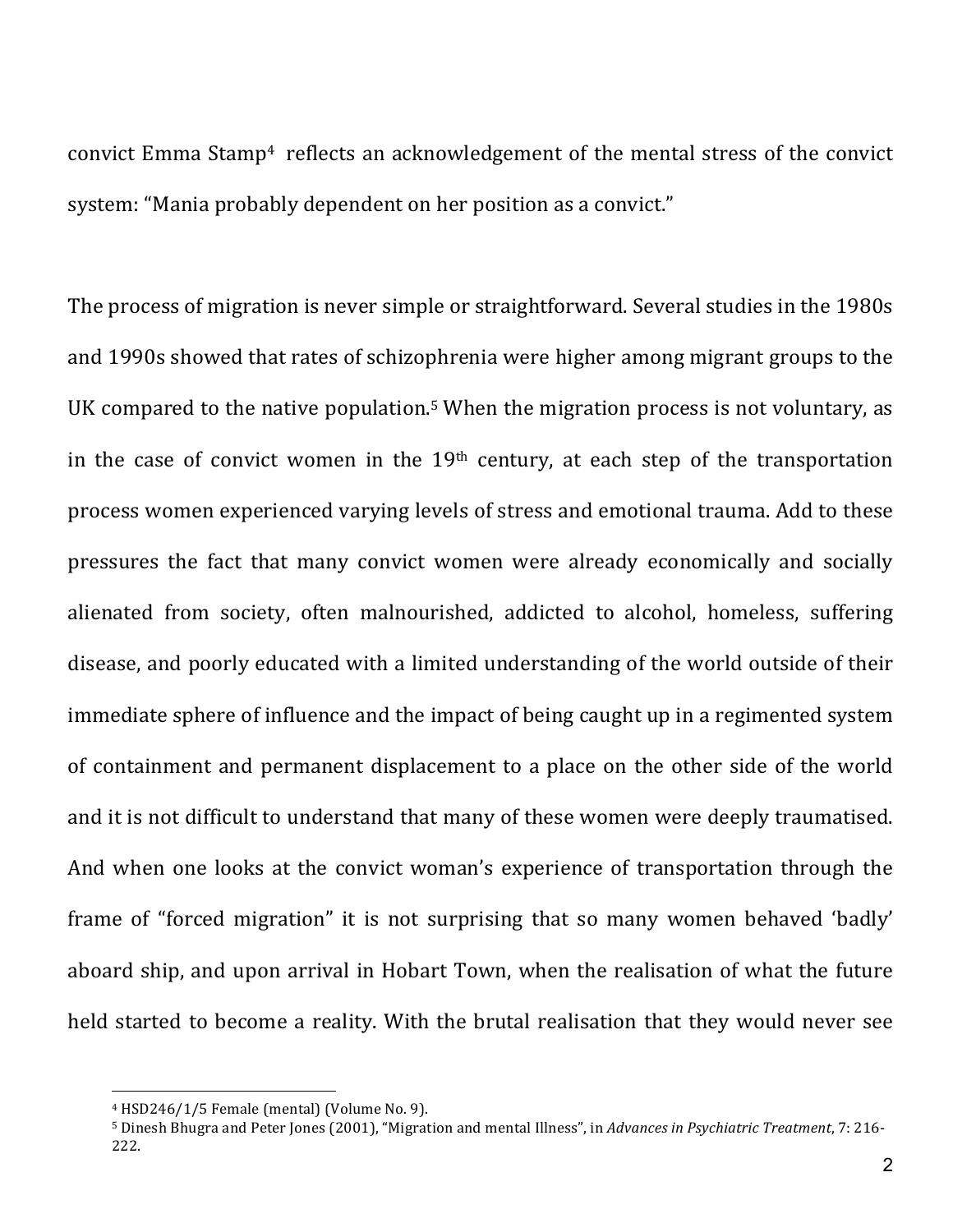their families again, it is no wonder they continued to behave in a disorderly manner, to seek solace in alcohol and to rail against the system in ways which saw them diagnosed as suffering from 'mania'.

#### **Methodology:**

This paper looks at the concept of 'resilience' through the frame of 'madness'. It draws' upon primary historical documents, namely a nineteenth century New Norfolk Lunatic Asylum Casebook HSD246/1/2 Female (mental) (Volume No. 3), and secondary sources to address two key questions:

- 1. Were the convict women admitted to New Norfolk Asylum suffering from insanity/mania/amentia as a result of hereditary factors, criminality, moral and physical degeneracy and a low social status - or was their mental state a combination of factors including an emotional response to the trauma of forced migration?
- 2. How was female 'insanity' understood and managed in the penal and medical institutions of colonial Van Diemen's Land?

I looked at 155 women who were admitted to New Norfolk Asylum over a period of 24 years from 1830 to 1854. 85% were convicts (131) 14% (22) were free to the colony [one of those free women was 18-year-old Elizabeth Long who as a child had accompanied her convict mother Mary Long to the colony. Her mother, Mary was a patient at the Asylum in 1843]. One per cent (2) were recorded as free by servitude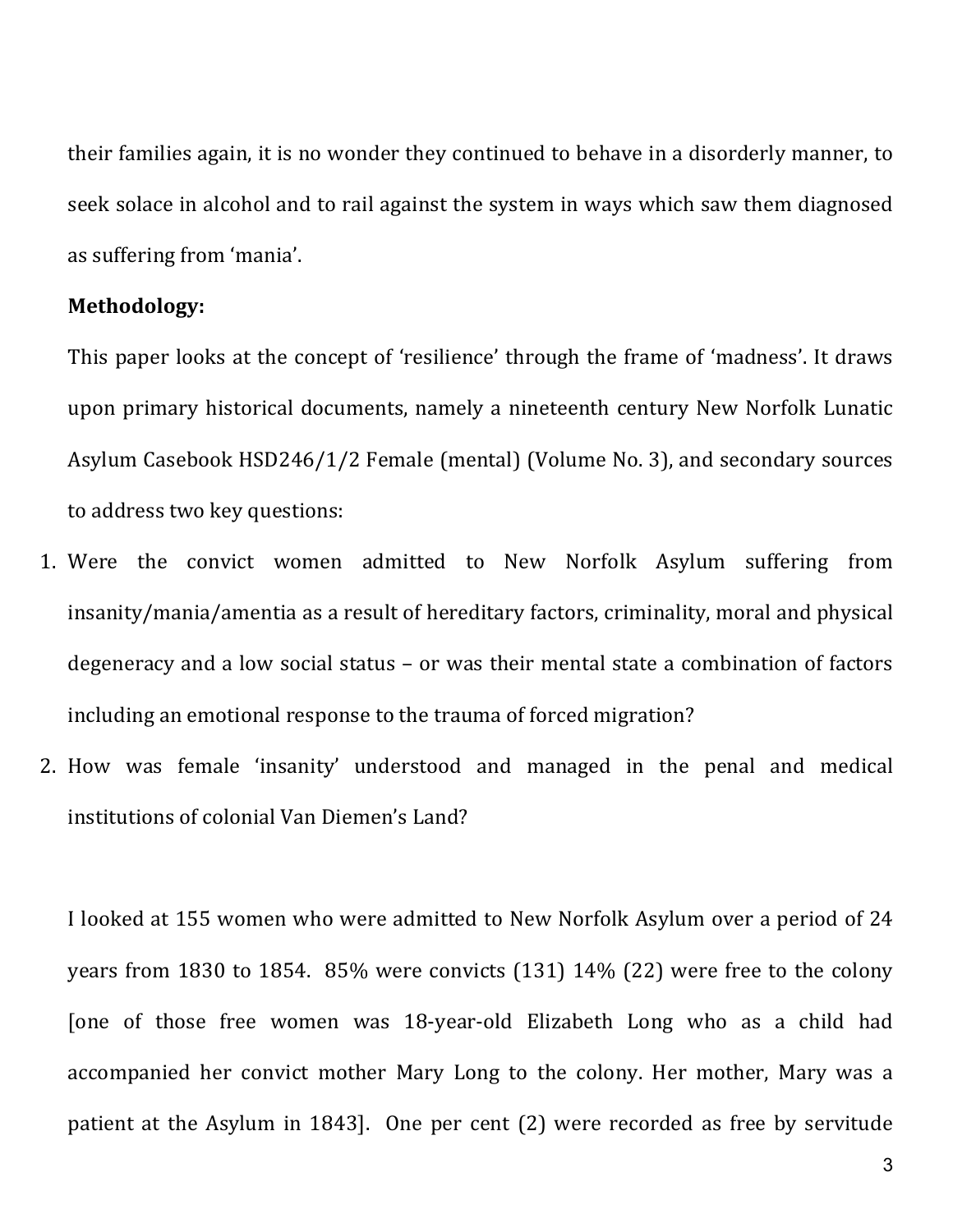[check] – that is former convicts no longer in the convict system. Ages of the women on admission ranged from 17 to 70.

For Irish women the loss of home and culture [homogeneity] appears to have been particularly significant in terms of their mental health diagnosis. The racist stereotyping in the casebook files is evident and the medical officers showed contempt for the Irish convicts' and' often' used' pejorative' language. Irish' women' were' considered' 'naturally'' weak of body and mind. Terms such as 'vicious' and 'ignorant' were consistent descriptors for Irish patients and women of low social class. Margaret Murphy's<sup>6</sup> notation is representative of these comments. She was: "Irish, ignorant, uneducated, probably profligate habits, intemperate."

# **New,Norfolk,Lunatic,Asylum:**

The New Norfolk Lunatic Asylum began life as an invalid hospital when Governor Arthur' ordered the transfer of all invalid convicts from Hobart Town, Launceston and all outstations to New Norfolk. The first recorded female mental patient was Irish woman Judith Chambers who was admitted at the age of 49 on 14 January 1830 suffering from 'mania'.7

 $6$  HSD246/1/9 Female (mental) (Volume No. 13).

<sup>&</sup>lt;sup>7</sup> HSD246/1/2 Female (mental) (Volume No. 3). HSD246/1/2 Female (mental) (Volume No. 3).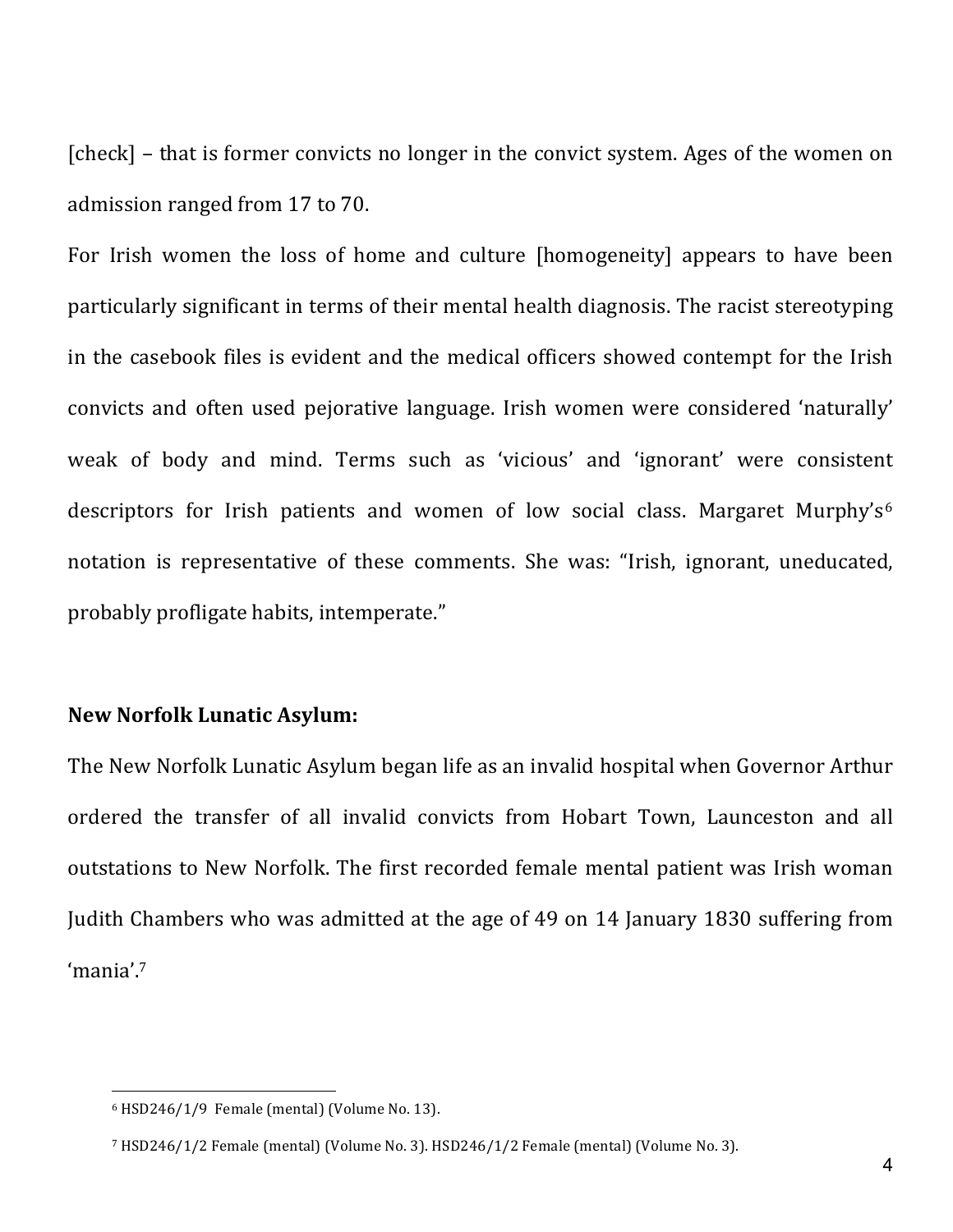In 1832 the Lieutenant Governor reported to the Executive Council that the accommodation for the insane at the Colonial Hospital Hobart Town was insufficient and that a building adjoining the hospital at New Norfolk was to be erected solely for housing the insane. The old joke about the patients running the asylum was no joke at New Norfolk – the hospital was staffed by convicts and ex-convicts with the only free staff the Medical Officer the Matron and the Head keeper.<sup>8</sup> By 1845 the hospital was described as the New Norfolk Lunatic Asylum "an establishment for the reception of pauper invalids and Lunatics" (Crabbe 9).

## Insanity and the 19<sup>th</sup> century female:

There was very little scientific understanding of mental illness in the 19th century and physicians often relied upon accepted social conclusions to explain mental illness. Heredity, environment, gender, class, and 'sinful' behavior were commonly identified as causes of mental illness. Classification of insanity, treatment methods, and asylum design were based on these same principles. Women were expected to suppress their emotional needs and when they did not they were regarded as deviant, as mentally unstable, a threat to the family and society. In the nineteenth century medical men became obsessed with curing "hysterics" in middle-class women, which they diagnosed as emanating from the female reproductive organs, continuing the ancient inscription of hysteria from the

 $8$  In 1833 a report from the Board of the New Norfolk Invalid Hospital reported 45 male invalids in the general hospital and 16 male lunatics; while in the female section there were 4 invalid female patients and 4 'lunatics' and 21 wardsmen, nurses and washer women. Through the 1830s complaints about overcrowding and poor conditions persisted (Crabbe 5) with more than 300 patients accommodated in 1836. From 1836 "more special attention was given to the mental cases and proper segregation" (Crabbe 5).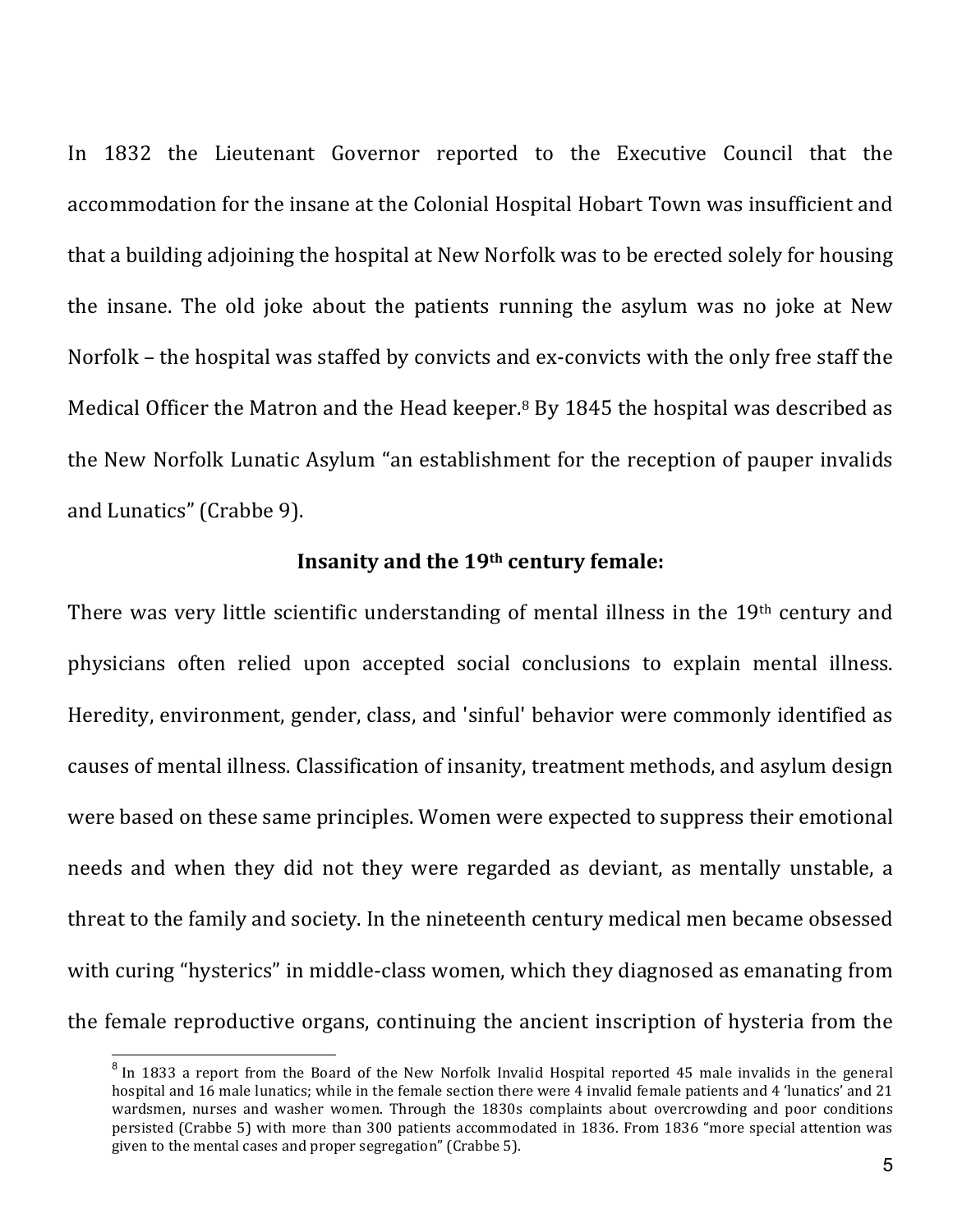Latin "hystero," meaning womb.<sup>9</sup> Female insanity continued to be linked to a woman's reproductive organs, as reflected by the constant reference in the case notes of patients at New Norfolk to the state of their menstrual cycles: Elizabeth McNew<sup>10</sup> had "not menstruated for some time"; Susan McKenna<sup>11</sup> had "not menstruated in weeks"; Jane Pollard <sup>12</sup> had "not menstruated in months"; Mary Welsh <sup>13</sup> "two months since menstruated"; Emma Stamp's <sup>14</sup> "Mania [...] connected with menstrual discharge"; English woman Mary White<sup>15</sup> had "not menstruated for 12 mos".

## **New,Norfolk,Asylum,and,female,Insanity**

While the medical men employed by the government to manage the lunatic asylum had been educated in the British medical system and their view of medicine and insanity reflects this indoctrination, the context for practising medicine in a penal colony meant that they adapted their views in the context of a convict management and discipline. Patients were already under the control of the crown and were treated as powerless individuals. Resources were limited, trained medical professionals rare and views about the convict population were coloured by bureaucratic issues related to a penal colony and the politics of the colony.

 $9$  The 'hysterization of women, which involved a thorough medicalization of their bodies and their sex, was carried out in the name of the responsibility they owed to the health of their children, the solidity of the family institution, and the safe– guarding of society" (Foucault 1991a, p. 268).

<sup>&</sup>lt;sup>10</sup> HSD246/1/8 Female (mental) (Volume No. 12).

 $11$  HSD246/1/8 Female (mental) (Volume No. 12).

<sup>&</sup>lt;sup>12</sup> HSD246/1/8 Female (mental) (Volume No. 12).

<sup>&</sup>lt;sup>13</sup> HSD246/1/9 Female (mental) (Volume No. 13).

<sup>&</sup>lt;sup>14</sup> HSD246/1/5 Female (mental) (Volume No. 9).

<sup>&</sup>lt;sup>15</sup> HSD246/1/8 Female (mental) (Volume No. 12).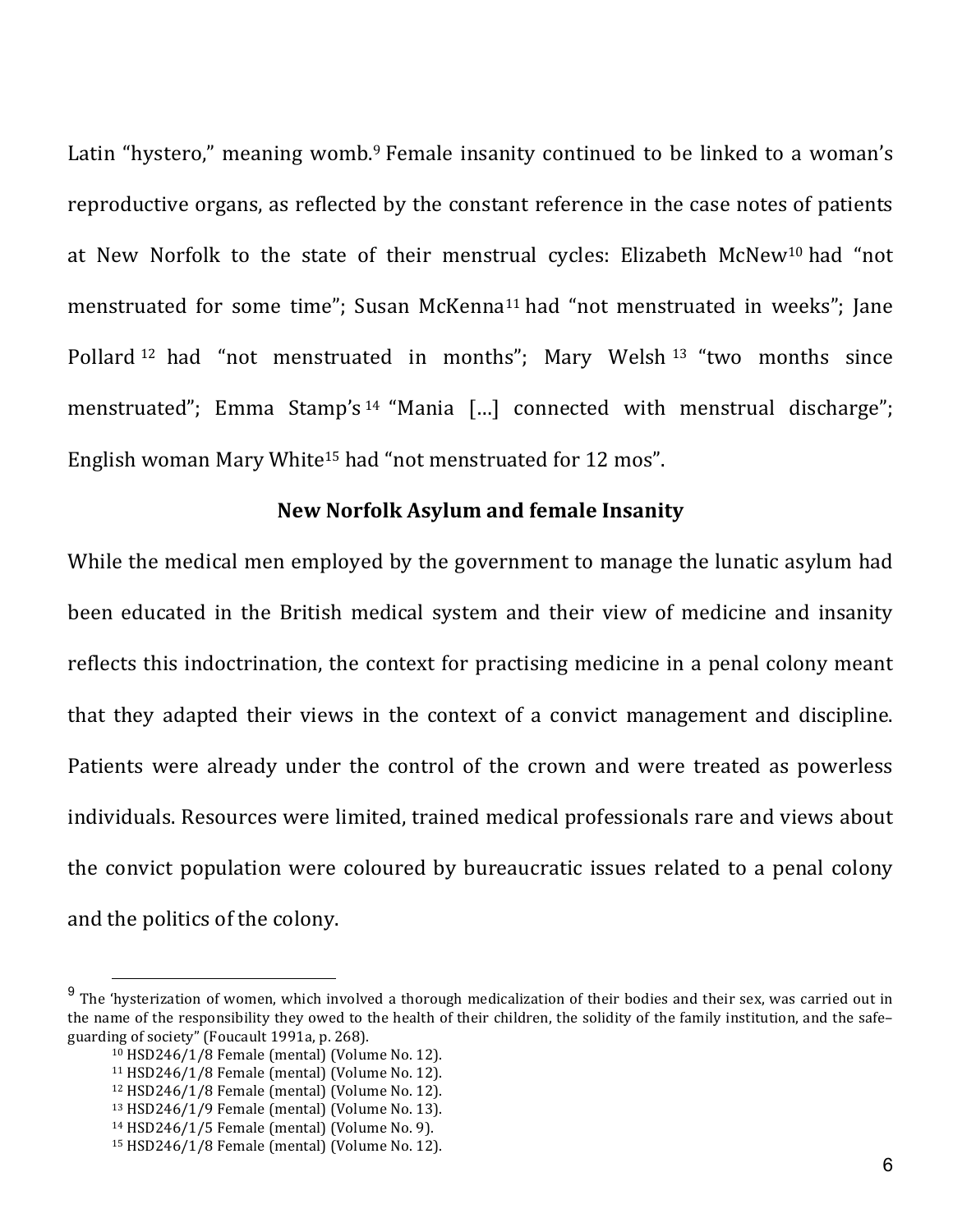## The Case Book Discourse: The 'maniac'; the 'idiot'; the 'hysteric':

Much of the terminology from the 19th century focused on sensationalism and was label driven. At a time when medical science could not fully explain the workings of the mind, society relied upon external factors to justify the unknown. This led to the continued use of the term 'lunatic' through the 19th century, which was originally derived from the belief that the influence of the moon could drive people to insanity, they were moon struck, meaning they suffered fits of insanity because of the lunar cycle. As Michel Foucault<sup>16</sup> maintained, "Psychiatric discourse finds a way of limiting its domain, of defining what it is talking about, of giving it the status of an object – and therefore of making it manifest, nameable, and describable." The difference between 'disorderly' behaviour' which was criminal, and 'disorderly behaviour' which was madness, was made manifest in the language used to describe this behaviour: the words of the medical discourse inscribed women's bodies with illness.

Working-class women were less likely to be diagnosed as suffering from hysteria, for instance,'but'rather'were'diagnosed'as'suffering'from'*mania*,'*epilepsy*,'*idiocy* or'*amentia* and this is reflected in the New Norfolk casebook where only two women were admitted suffering from hysteria, and they were both free to the colony.

## How was female 'insanity' understood in a penal colony?

# **Diagnosis on admission:**

<sup>&</sup>lt;sup>16</sup> Michel Foucault (2002), The Birth of the Clinic. p. 46.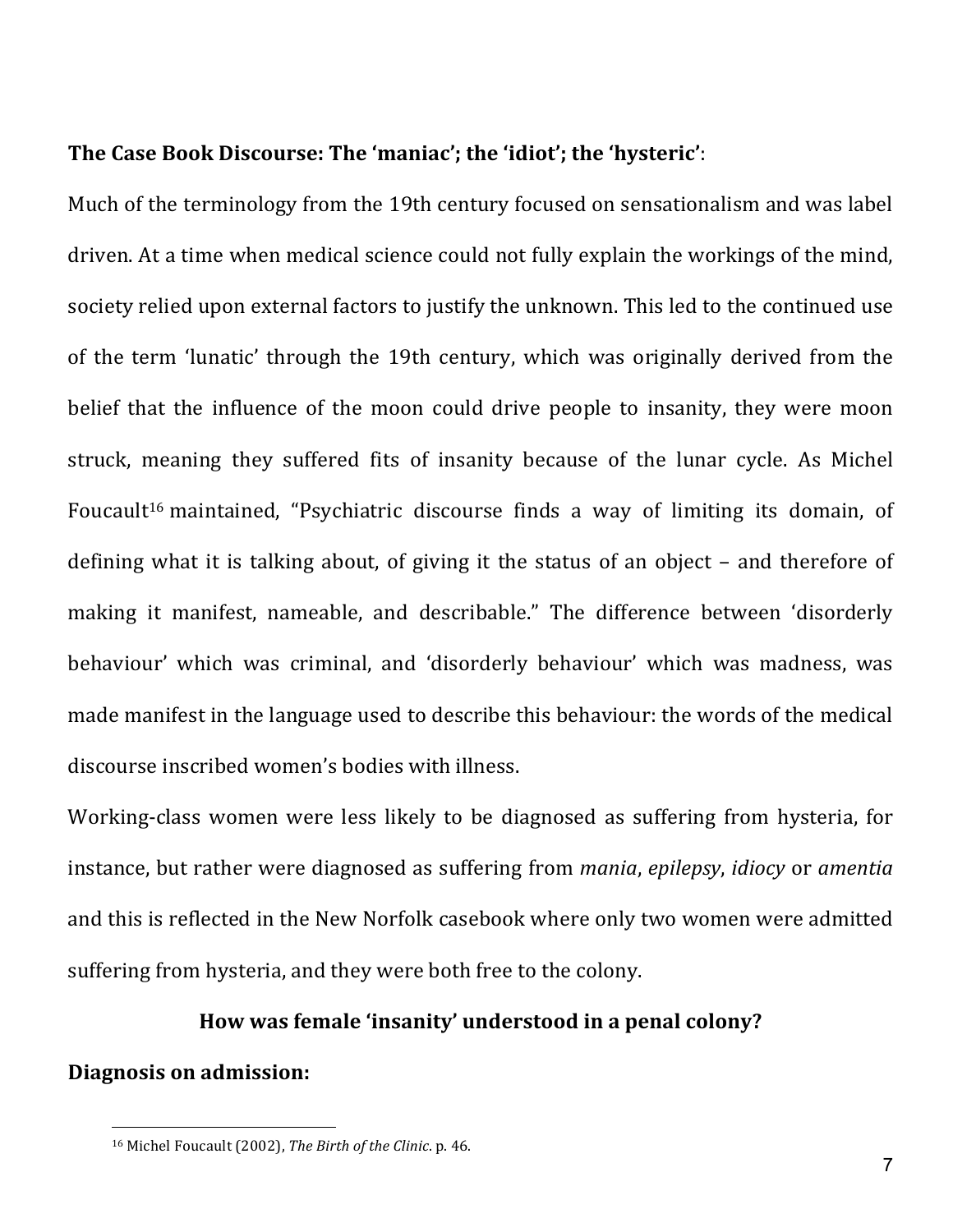Of the 155 women in this study:

- *MANIA*: 58% of the women  $(85 + 6 = 91)$  were diagnosed with '**mania**' which could be 'monomania''mania'epilepsia''(6)
- *AMENTIA:* 9% (14) were diagnosed with amentia that is Mental retardation, a lack of development of intellectual capacity as a result of inadequate brain tissue. Physicians regarded these patients suffering from mental illness deemed hereditary as incurable because their condition was inherited rather than acquired.
- **EPILEPSY:** 4% (6) were recorded as suffering from 'Epilepsia' alone.
- Epilepsia and mania also were reported throughout the case-notes after admission to describe patient symptoms over the period of their time at New Norfolk.

#### **LANGUAGE IN CASEBOOK**

 $\overline{a}$ 

"The rise of the 'medico-legal' discourse that implicated the medical man in the process of legalising the body of the lunatic was crucial to the production of the asylum and its patients."<sup>17</sup> The language of medical observation and diagnosis at this time, as I have found in my work  $19<sup>th</sup>$  century infanticide, was infused with moral judgments about women's actions, opinions not based on science, but rather on the dominant moral rules of society. In Colonial Australia, as in other parts of the Empire, sexual behaviour was

<sup>&</sup>lt;sup>17</sup> Catharine Coleborne (2007) Reading "Madness": gender and difference in the colonial asylum in Victoria, Australia, 1848-1888 (Perth, WA: Debut Books Series Network Books, Curtin University of Technology), p.45.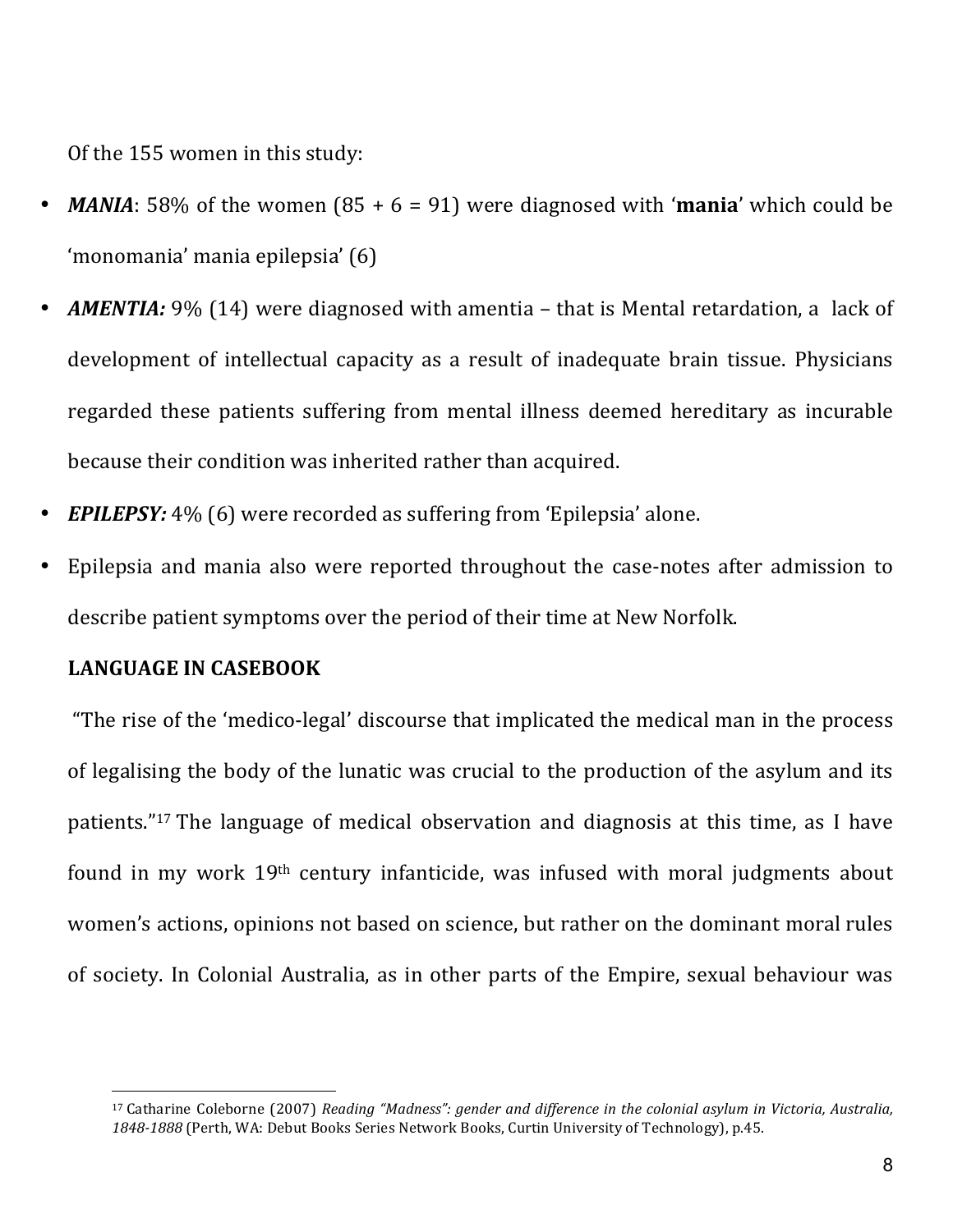used as a principal criterion in evaluating women's conduct.<sup>18</sup> Disorderly conduct within the Factories and in assignment was regarded as an obstruction to the convict system and was therefore dangerous and needed to be controlled wither through punishment or through the framework of madness. As Elaine Showalter argues, in the  $19<sup>th</sup>$  century "expressions of sexual desire, anger, and aggression were taken as morbid deviations from the normal female personality."<sup>19</sup> The illnesses of the women admitted to New Norfolk Lunatic Asylum in the period of this study (1830-1854) became manifested through moralistic, sexist, racist discourse, which spoke to the imperatives of those who ran the penal system.

Irish convict women were considered inherently weak in body and mind. As already mentioned the pejorative term "vicious" was often used to explain disorderly conduct: Irish woman Emma Stamp<sup>20</sup>, according to her case notes was suffering from "moral' mania is an ignorant vicious girl of inferior phrenological development"; young Anne Peacock<sup>21</sup> was "ill tempered, vicious, ignorant"; Irish woman Julia Donovan<sup>22</sup> was "ignorant and vicious, incoherent, talks about witchcraft"; fellow Irish inmate Mary Kelly<sup>23</sup> was a "depraved vicious person, temper extremely irritable"; while Margaret

<sup>&</sup>lt;sup>18</sup> Catharine Coleborne (49)

<sup>&</sup>lt;sup>19</sup> In Catharine Coleborne 46.

 $20$  HSD246/1/5 Female (mental) (Volume No. 9).

 $21$  HSD246/1/5 Female (mental) (Volume No. 9).

 $22$  HSD246/1/5 Female (mental) (Volume No. 9).

<sup>&</sup>lt;sup>23</sup> HSD246/1/8 Female (mental) (Volume No. 12).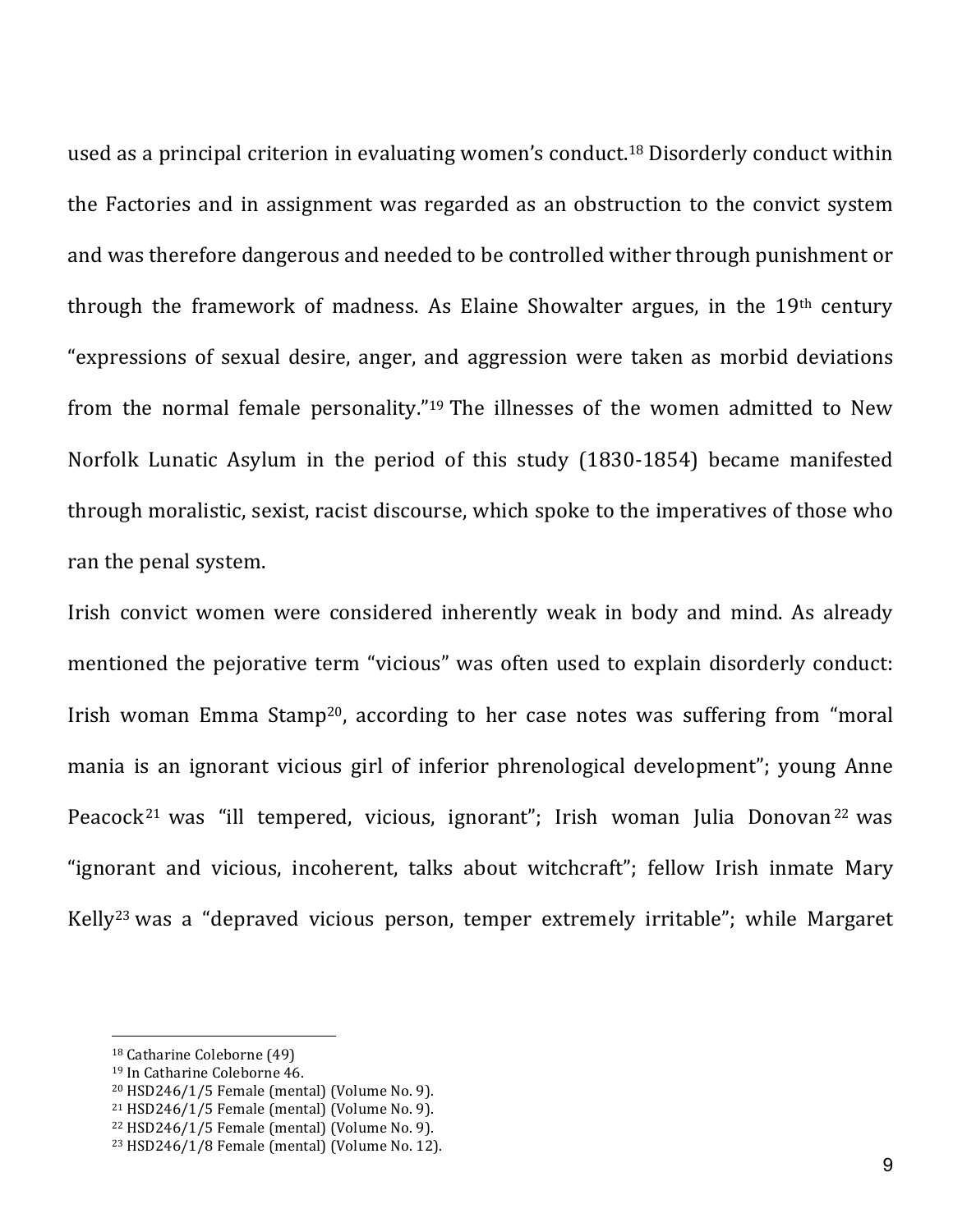Gibbons<sup>24</sup> who was in and out of the asylum over a three-year-period was at first considered "probably vicious" then later was definitely "ignorant and vicious" and then "ignorant, vicious and of inferior intellect" and "ignorant and vicious, temper very bad" and finally "ignorant and vicious, suffers headache". Mary Clogherty<sup>25</sup> an "Irish girl, ignorant, uneducated, habits intemperate, now rational, very industrious, but exceedingly stupid" was in and out of the asylum from the Cascades Female Factory over a period of four years "This woman on third admission, ignorant, vicious, violent temper, complains of her treatment in Cascades, her "conduct quiet, amenable, industrious, quite content to remain here," she was eventually discharged although she suffered from "moral mania". Mary White<sup>26</sup> was considered "dull and stupid".

Other descriptive terms used throughout the casebook which have no medical basis and also reflect the moral judgments of the medical officers include: "moral mania," "insane' obstinacy" and "moral degeneracy". Frances Longstaff<sup>27</sup> was admitted to NNLA despite "betraying no symptoms of insanity, is more vicious than mad."

The male gaze: notes frequently reflect the sexual gaze of the medical man who made notes about a woman's physical attractiveness: Mary McLeod was a "rather good looking girl, dark hair, blue eyes"<sup>28</sup>; Elizabeth Harvey was a "good looking girl, light hair, blue'

 $24$  HSD246/1/8 Female (mental) (Volume No. 12).

 $25$  HSD246/1/8 Female (mental) (Volume No. 12).

<sup>&</sup>lt;sup>26</sup> HSD246/1/8 Female (mental) (Volume No. 12).

 $27$  HSD246/1/5 Female (mental) (Volume No. 9).

<sup>&</sup>lt;sup>28</sup> Mary McLeod (Garland Grove 1841) HSD246/1/8 Female (mental) (Volume No. 12).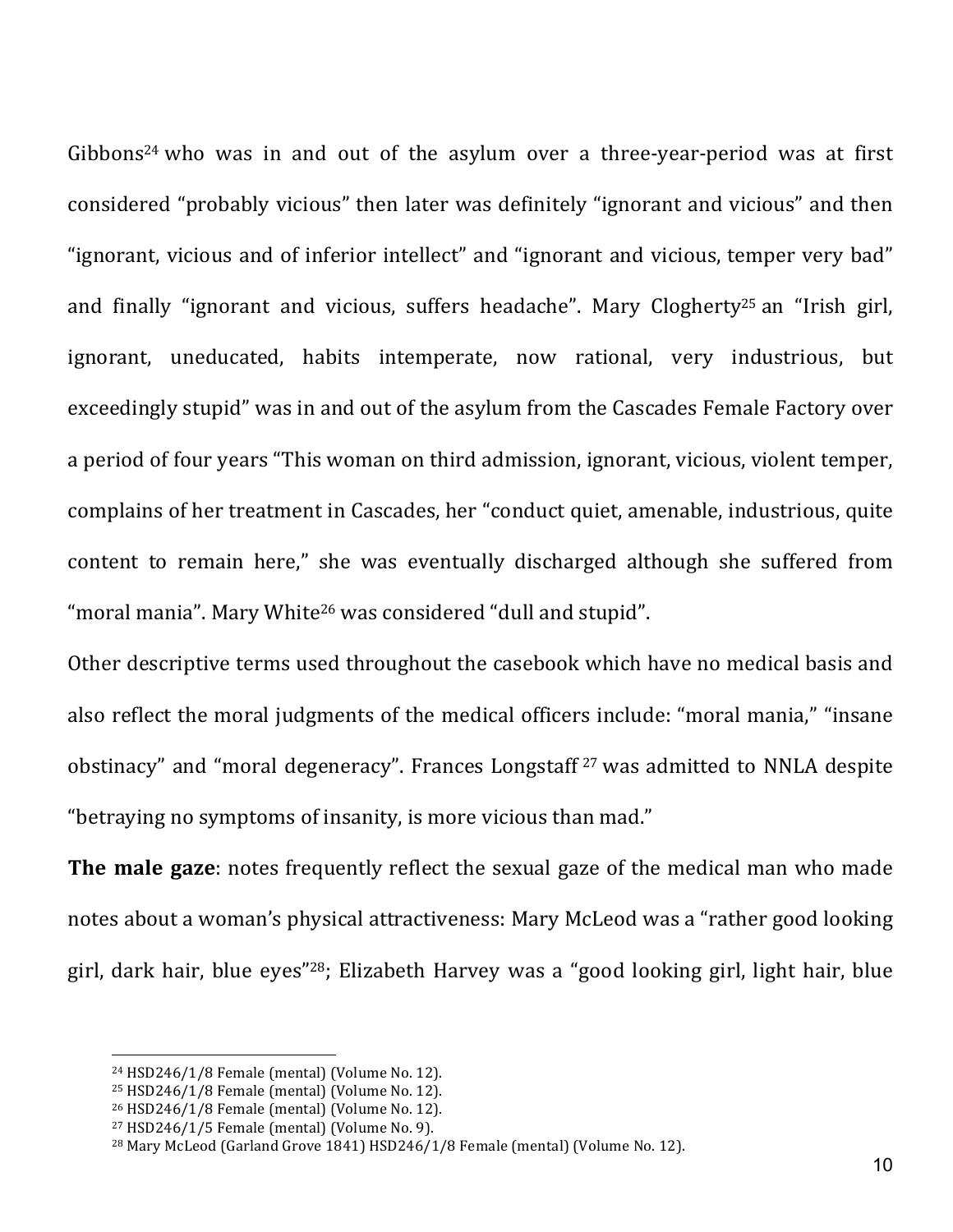eyes";<sup>29</sup> Emma Stamp<sup>30</sup> was "a good looking girl" while Matilda Duncan<sup>31</sup> was a "rather good looking girl light hair and eyes." Scotswoman Ellen Kelly was "a good looking healthy girl, dark hair and eyes";<sup>32</sup> Matilda Watson was a "a tall good looking woman";<sup>33</sup> 18-year-old Agnes Lander was described as a "robust rather good looking girl, light coloured hair, blue eyes, countenance indicates temper and violence of her passions".<sup>34</sup> The pejorative "good" was also used often to describe a woman's conduct: "general conduct good";<sup>35</sup> "conduct good after first day when she appeared insubordinate"<sup>36</sup>;

## **TREATMENT,– CONTAIN,OR,CURE?**

From Superintendent Garvin Murray Crabbe's 1966 account of nineteenth century treatment at New Norfolk and through a study of the case-books there is evidence that while women were admitted to the New Norfolk Asylum with the intention that they would be cured and returned to productive labour the treatments were crude, administered ad hoc and almost always ineffective, and many women remained in the asylum for years without effective treatment. The *Colonial Times* in 1847 was direct about how it perceived the institution: "As regards the insane, no attempt is made to cure *– the\* patient\* is\* merely\* imprisoned\* there,\* and\* many,\* from\* mental\* derangement\* become\**

<sup>&</sup>lt;sup>29</sup> Elizabeth Harvey (free) HSD246/1/8 Female (mental) (Volume No. 12).

 $30$  HSD246/1/5 Female (mental) (Volume No. 9)

 $31$  From Register 3 & 4 fol 65 to fol 117. HSD246/1/2 Female (mental) (Volume No. 3).

<sup>32</sup> HSD246/1/2 Female (mental) (Volume No. 3). To fol 166 to 225.

<sup>33</sup> HSD246/1/5 Female (mental) (Volume No. 9).

<sup>34</sup> HSD246/1/5 Female (mental) (Volume No. 9).

<sup>&</sup>lt;sup>35</sup> Joanna Collins (Duke of Cornwall 1850) HSD246/1/9 Female (mental) (Volume No. 13).

<sup>36</sup> Jane Brush (Scotland. Sir Robert Seppings 1852) HSD246/1/9 Female (mental) (Volume No. 13).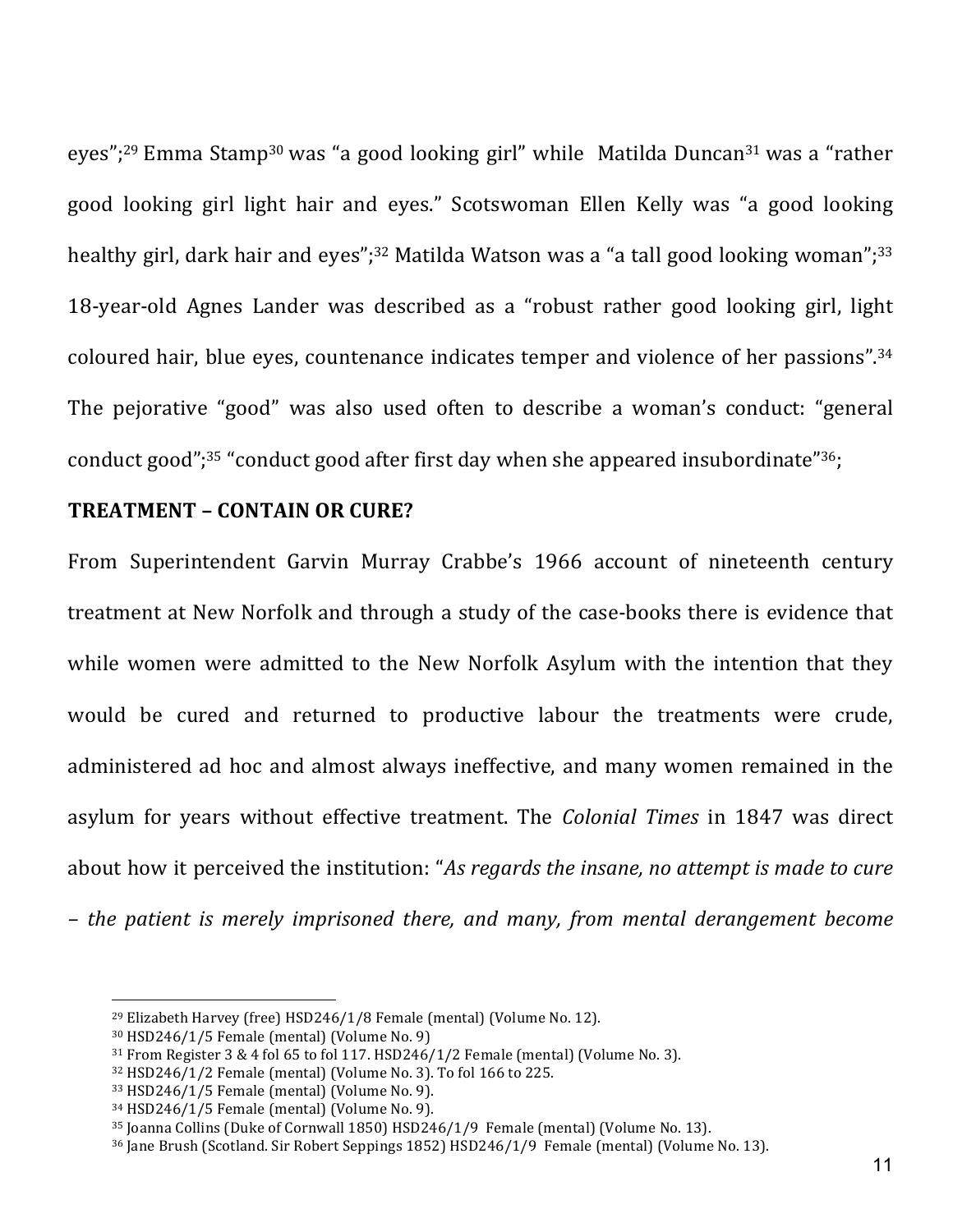*confirmed maniacs in consequence of the imprisonment and the harsh treatment."*37 There are many instances in the case book of women whose conditions had clearly not improved but who were nevertheless discharged back to Cascades Female Factory – evidence that the treatment was more about controlling and containing women than treating their condition. However, there were some basic standard treatments and one quite sophisticated cutting-edge treatment used at New Norfolk during the period of this study. Emetics and purgatives were given to all women on admission, reflecting the belief that mental illness was organic and that the body needed to be purged of disease. Women's heads were routinely shaved and setons were inserted in the neck – "great" satisfaction being expressed when they discharged freely"; heads were blistered.

According to Garvin Murray Crabbe "disturbed patients were given cold showers, which frequently did anything but quieten them; mercury was given in full doses, till a stomatitis' was produced, but this was not considered an indication to discontinue the administration Sedatives were to much favoured, the only one in use being opium, but in spite of its being effective, it was not used very often." 38

**GALVANIC TREATMENT:** A remarkable discovery made by Garvin Murray Crabbe<sup>39</sup> when he was superintendent in the 1930s was the discovery of an electricity machine: "In an old attic which used to be the Medical Officer's bedroom, but of later years had

<sup>&</sup>lt;sup>37</sup> Colonial Times 10 December 1847; cited in Ralph Crane (2011) "Death in New Norfolk", Convict Lives at the Ross Female Factory, Lucy Frost (ed), (Hobart: Convict Women's Press) p.184.

<sup>&</sup>lt;sup>38</sup> Garvin Murray Crabbe, (1966) *History of Lachlan Park Hospital* (Hobart: D.E. Wilkinson, Government Printer) p.11.

<sup>&</sup>lt;sup>39</sup> Garvin Murray Crabbe, (1966) *History of Lachlan Park Hospital* (Hobart: D.E. Wilkinson, Government Printer) p.12.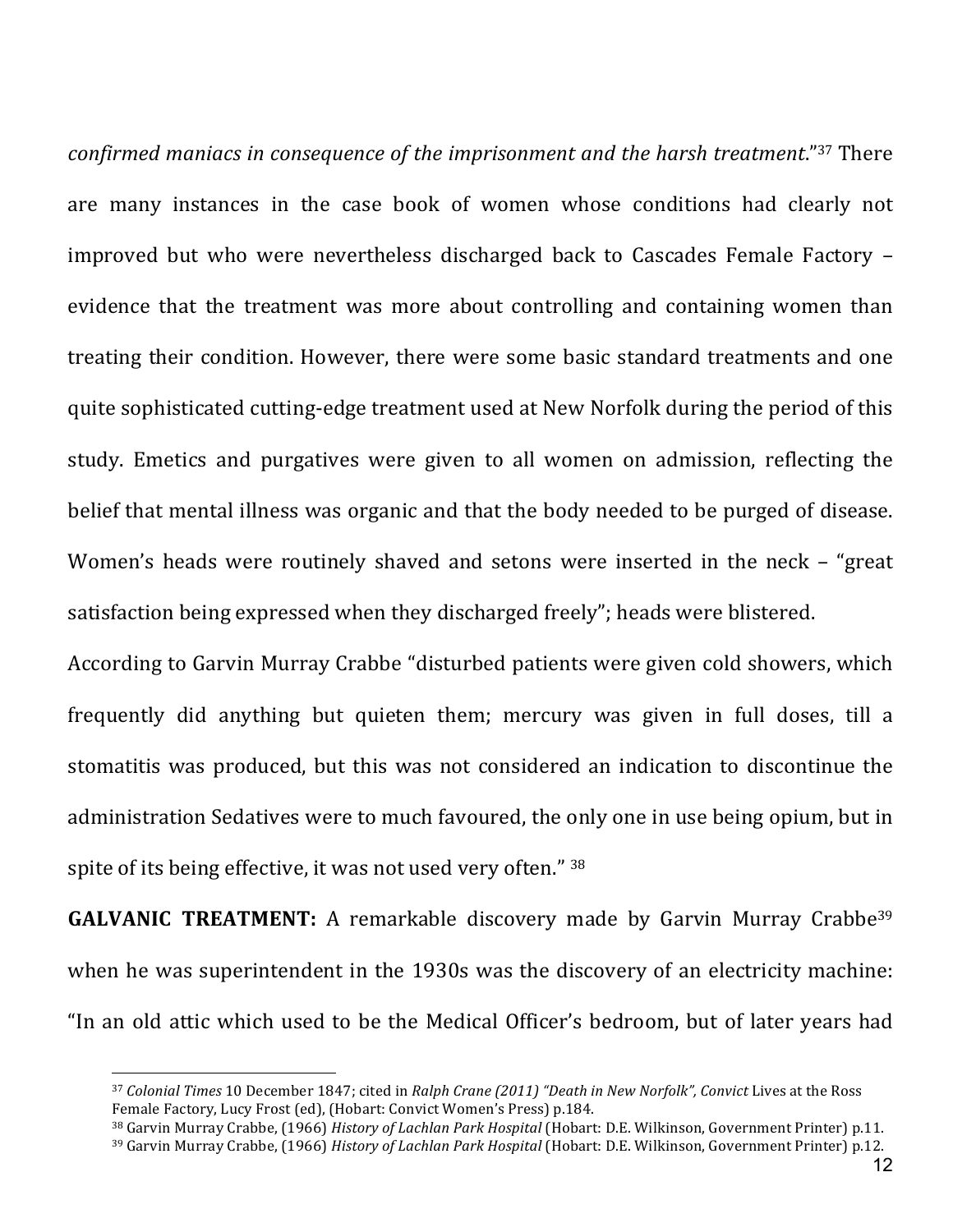housed the Registers and other old records, there was a static electricity machine which had been puzzling us" (12). Crabbe had found in the patient registers from 1851 onwards until 1876 what he regarded as "an astounding fact" (12): "Electricity was used on the insane as treatment! During a routine reading of the registers to find any relevant facts, all of a sudden an entry was discovered to the effect that a patient had been treated by the 'application' of electricity'. The electrical treatment was clearly used as a way of managing difficult patients – as a threat and punishment for 'bad' behaviour and patients dreaded its use. One patient was "made to speak and feed herself through the fear of the Galvanic battery." <sup>40</sup> Another suffering from mental affliction since the birth of her last child was in a torped state and would not speak but "when a gentle current of the battery [was] applied she spoke begging me not to use it".<sup>41</sup> The "electrogalvanic current was' applied half an hour daily. Dr Crabbe found several instances of women who were terrified of the machine. One patient, aged 35, who had been a patient for 20 years, was given 'an application of the battery' because she would not wear shoes or stockings. It induced her to wear them."<sup>42</sup>

## **RESTRAINTS:**

 $40$  Crabbe 16.

 $41$  Crabbe 20.

 $42$  Crabbe 16.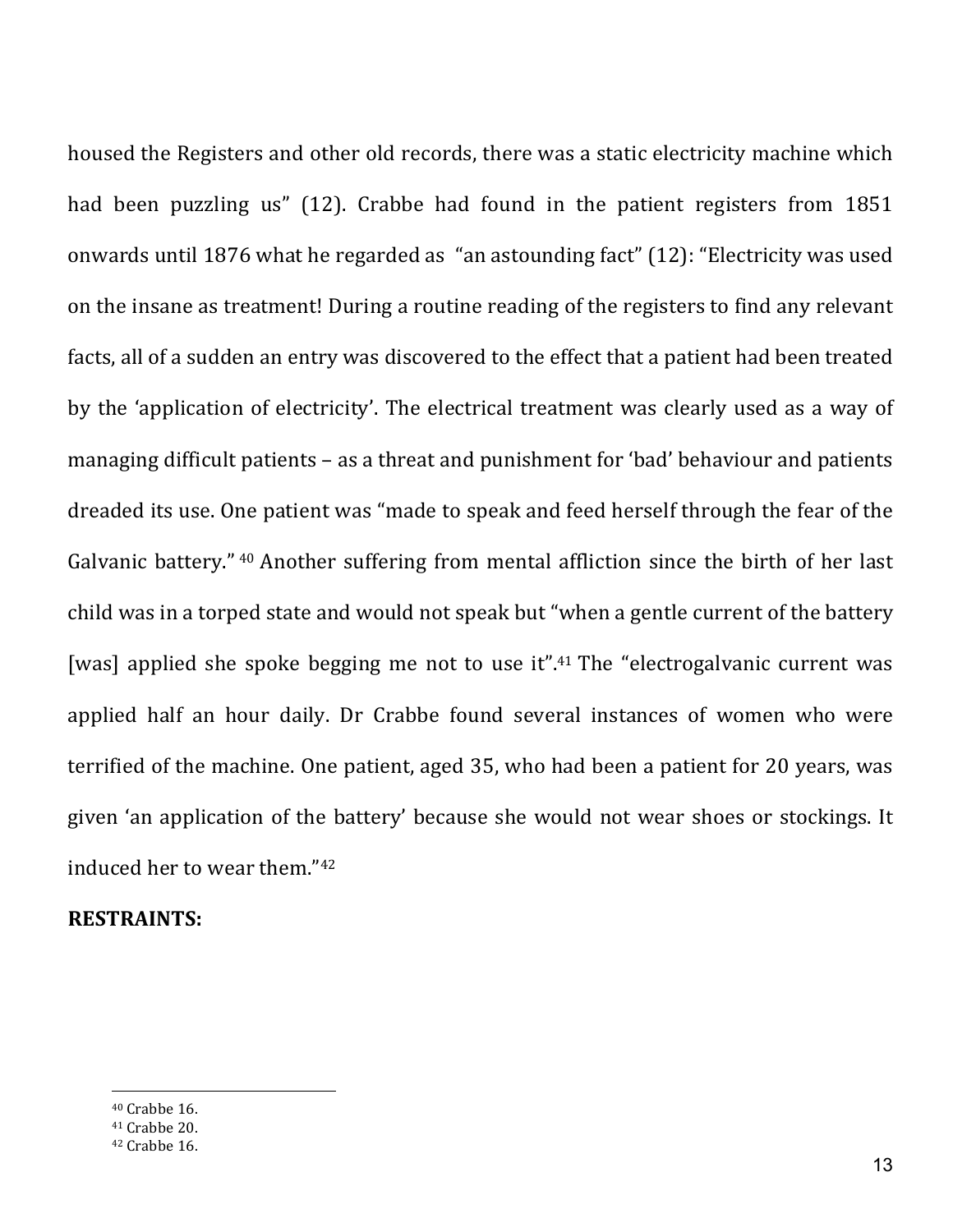**SLIDE:** 19th century restraint harness - Science Museum London wrist restraints Museum of London<sup>43</sup>

Restraints were used as a method of controlling and punishing bad behaviour within the asylum. Handcuffs, straightjackets, leather mitts, muffs, and wristlets were restraints used' on violent patients' who tore their' own clothing, were liable to strike others, or destroyed property. Mary McLeod<sup>44</sup> was "violent requiring restraint"; Sarah McDonald<sup>45</sup> who "curses without cause, tears out hair, attempted to get up chimney [...] required restraint"; as did Scottish widow Agnes Chambers<sup>46</sup> who "throws anything she can get her hands on, language obscene and blasphemous". These restraints were also used to prevent patients from scratching at sores, tearing off dressings, or interfering with attendants who were trying to wash wounds. Patients who refused to eat were restrained in order to insert feeding tubes, as proper nutrition was seen as a key component of moral therapy. There were, however, more restrictive restraint treatments, such as crib beds. These barred cribs confined patients to the bed, and were often used in conjunction with other forms of restraint.

## **INDIVIDUAL,HISTORIES**

<sup>&</sup>lt;sup>43</sup> One: 19<sup>th</sup> century restraint harness - Science Museum London: Two: wrist restraints Museum of London. Three: Cracked glass plate image. ©2010 The Burns Archive Restraints No Longer in Use As of 1933 All photographs taken from Patients & Promise: A Photographic History of Mental and Mood Disorders, Volume II Burns Archive Press 2006. 44 HSD246/1/8 Female (mental) (Volume No. 12).

 $45$  HSD246/1/8 Female (mental) (Volume No. 12).

<sup>46</sup> HSD246/1/9 Female (mental) (Volume No. 13).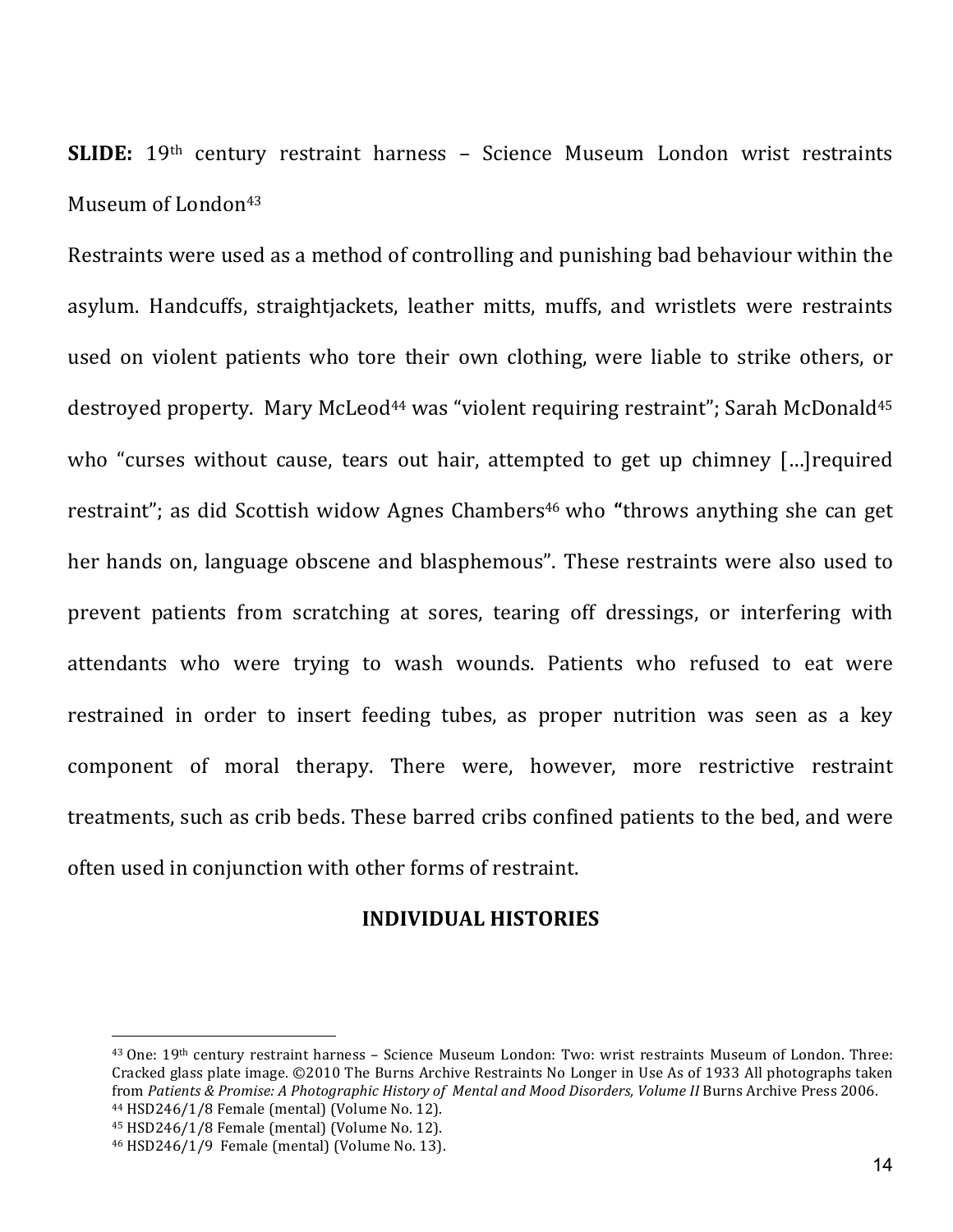Through an examination of individual patient's medical histories a pattern emerges of women'becoming emotional unstable either on the voyage out to the colony or within a very short time of their arrival, which would indicate a clear correlation between the experience of separation and displacement and the onset of mental illness.

Irish widow **Catherine Rice**<sup>47</sup> "betrayed symptoms of mental disease both during passage and in prison at home. Manner quiet and taciturn, habit of sitting apart from other women with her apron on her head and talking a great deal to herself, fancies she can go straight to Ireland and requires constant watching, when opposed becomes violent, Illusions generally connected with the *idea of getting home*; fancies her brother is coming out with a horse and cart to take her home and enquires anxiously after him, no idea of time or place, 23 Dec 47.

Catherine had one child living, "has buried two, quite uneducated of middle stature, naturally choleric temperament. Catherine's "conduct good, employed at needlework, ignorant and of very moderate intellectual capacity, but hardly at present a fit subject for a Lunatic Asylum; 28 Feb discharged to Brickfields of sound mind [...] Discharged 15 Dec 1854 of sound mind and fit to take care of herself."

 $47$  HSD246/1/5 Female (mental) (Volume No. 9).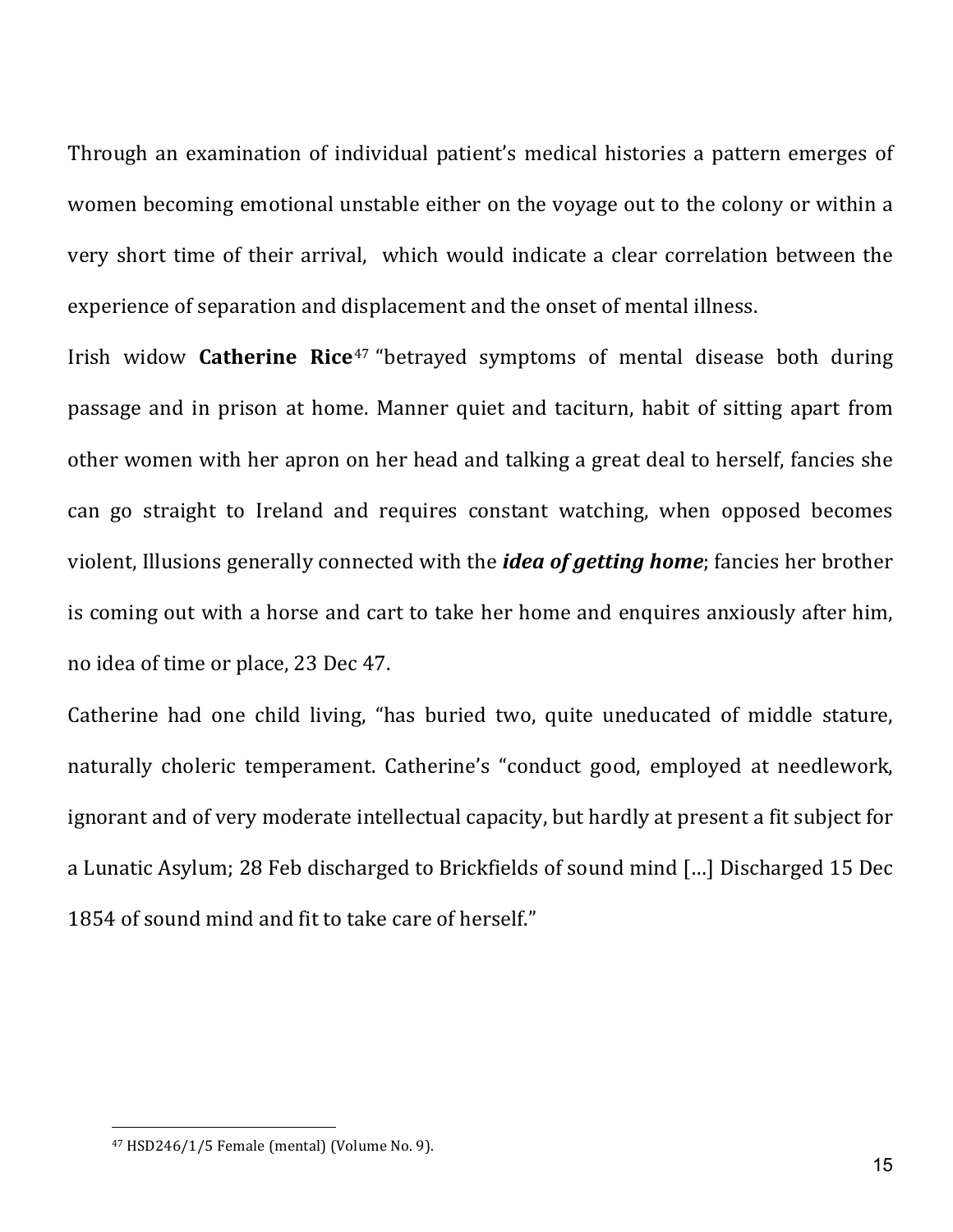The effects of separation, displacement and transportation brought on mental illness in twenty-year-old **Emma Stamp**<sup>48</sup> from the Isle of Wight who was transported in 1848 and admitted to New Norfolk Asylum within weeks of her arrival. According to her notes "from evidence of one of her fellow passengers it appears on voyage conduct violent, struck medical officer and others, suspected to be affected in her mind at Millbank before she went on ship, constantly under punishment for violent conduct, lately in Hobart hospital, necessary to place her under severe restraint; threatened nurse for having poisoned her, had knife concealed in her bed. 25th March 48, Native of Isle of Wight, where she lived with family, father and mother alive, father a sawyer, has also five brothers and 3 sisters living, all with good health, went to school, but not regularly, can read little but not write. Was very ill at Millbank prison, also during voyage out, suffered from headache from her conviction, memory very defective, does not remember what happened to her in England, during the voyage only Col Hosp. Hobart. A good looking girl, dark hair and eyes, choleric temperament, expression of countenance extremely melancholy, Mania probably dependent on her position as a convict. [...] Discharged 17 April 1854 discharged of sound mind."

Seventeen-year-old Irish girl Margaret Gibbons<sup>49</sup> was full of fury at life's misfortunes. Illiterate and considered "vicious" with a " naturally phlegmatic choleric temperament" she was admitted to the asylum from Launceston female Factory in December 1848

 $48$  HSD246/1/5 Female (mental) (Volume No. 9).

<sup>49</sup> HSD246/1/8 Female (mental) (Volume No. 12).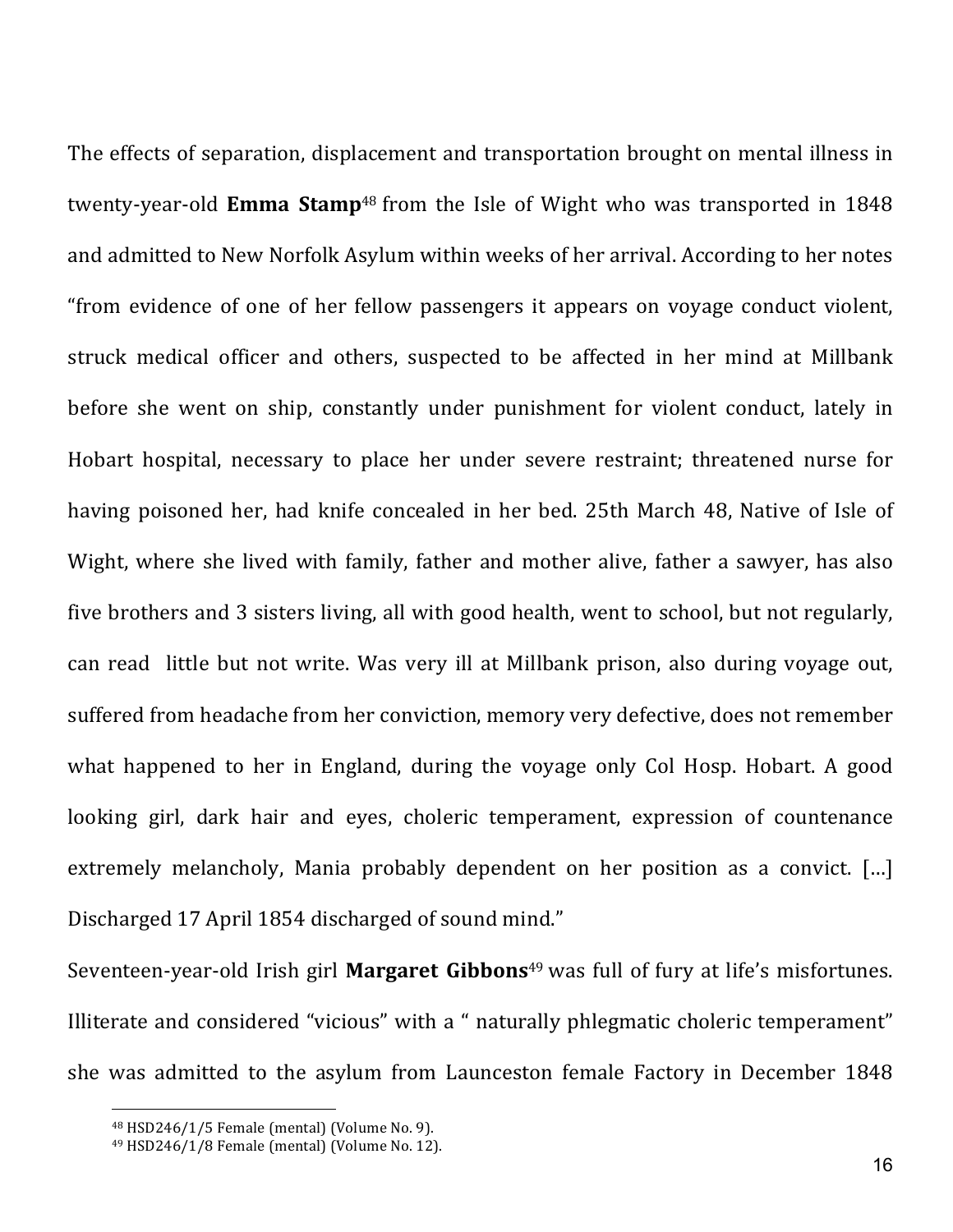suffering from "uncontrollable paroxysms of fury during which she destroys any thing within her reach." She was in and out of the asylum for the next three years at times working "assisting nurses". Despite outbursts of anger the medical officer admitted in 1849 that she "can hardly at present be considered a fit subject for a lunatic asylum". She was discharged to the Brickfields in May but was readmitted in July 1849 from the Hobart Hospital. The report from the hospital "says she was constantly playing with a small doll which she says is her child, violent an threatening murder if detained or not provided with clothes for her child, incoherent, a variety of a hallucinations". By 20 August 1850 - still a patient at the hospital she has *given birth to a child* as the entry reads: "in good health as well as the child." A month later however she "became violently excited because she was not brought before the board" obviously hoping to escape the asylum. She was "so violent [it was] necessary to take her child from her and remove her to cells." Four months later her child was in robust health and Margaret was "ignorant, vicious, temper very bad". She was discharged in April 1851 but readmitted from the Cascades Female Factory in February 1852 in an emaciated state with no further mention of her child who, if alive, was most likely in the Factory Nursery or at the Queens Orphanage. Margaret was discharged for a final time in October 1853 "in' good bodily health, able to earn her livelihood" she left the asylum for the last time.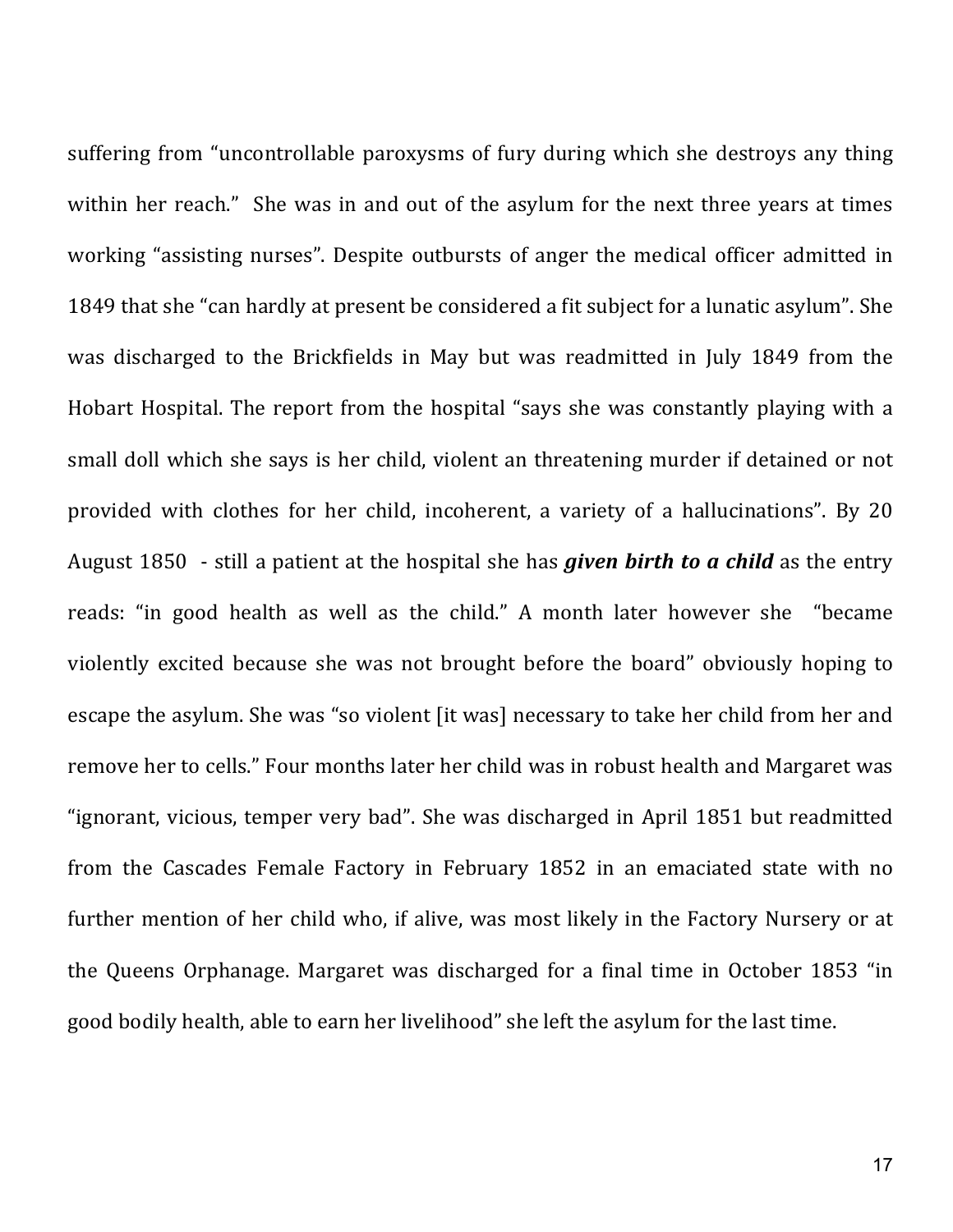**Twenty-six-year-old English woman Ellen Parker<sup>50</sup> left Woolwich in 1846 aboard the** *Sea Queen* and arrived in Hobart Town four months later. She was admitted to the General Hospital ten weeks after arriving in the colony, having been pronounced insane on board. She was transferred to New Norfolk on 29 December 1846 suffering from "mania epilepsia" and "exhibiting symptoms of deranged intellect, violent abusive language, threatening fellow prisoners, a knife secreted in her bed, dancing about her bed at night; conduct on board ship was as much as to lead the surgeon to report her to be insane. Has been subject to epileptic fits at irregular intervals. [...] Whatever she may have done before admission she is decidedly more the subject of *extremely irritable bad temper*, than insanity." She was discharged on 25 March 1847 "being pronounced of sane mind." Ellen was an angry disaffected young woman – and who can blame her? Until her arrest she may never have travelled further than a few miles beyond her home and since her conviction she had been forcibly removed from her home, her village, her country, placed on board a ship and sailed across the high seas to the other side of the world, totally powerless to do anything to recover her old life.

Welsh woman **Anne Livison**<sup>51</sup> was admitted to the General Hospital within four months of her arrival on board *Sea Queen* in 1846 suffering from "melancholia". She "Laboured for some time under extreme melancholia, shuns society of other prisoners, weeps **bitterly and suffers great mental distress, god has forsaken her, her life if not worth** 

<sup>50</sup> HSD246/1/5 Female (mental) (Volume No. 9).

<sup>51</sup> HSD246/1/5 Female (mental) (Volume No. 9).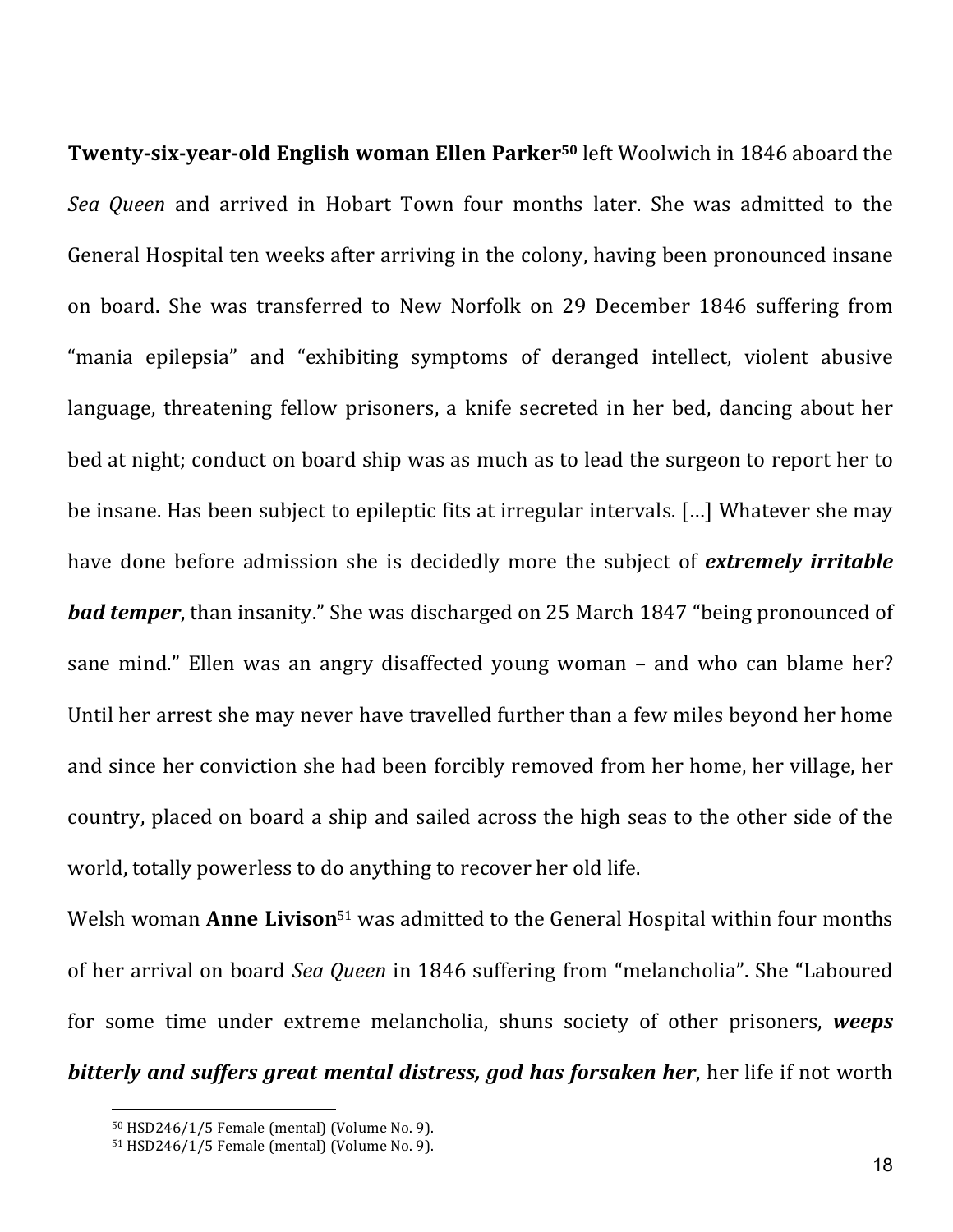preserving, not but misery is in store for her, sometimes not gloomy and despondant, but only reserved, quiet and taciturn. [...]discharged to Brickfields factory."

Seventeen-year-old English girl **Ann Peacock**<sup>52</sup> spent seven years in and out of the New Norfolk Asylum as she struggled to adapt to life as a convict from the time she arrived in the colony on 4 January 1847 and was admitted from the General Hospital Hobart where she had been pronounced insane on 25 May 1848. She was released and readmitted eight times over the next seven years suffering from 'mania'. According to her notes she had" shown *strong symptoms of mental excitement since arrival in colony* and has required restraints at Hobart Hospital, temper overbearing no control over her actions but at other times rational".

**Jane Easton**<sup>53</sup> was admitted to the asylum on 9 February 1842 (Janus - get date) suffering from mania. According to her record "she talks almost incessantly of her children and husband; this woman tried to destroy herself this morning (30 August) 1842) by cutting her throat; the next entry is 9 years later 5 August 1851 and simply states "the same", indicating the lack of care. On 12 April 1853 she was "able to walk about, fits more or less frequent, very incoherent." The next entry on 30 January 1854

 $52$  HSD246/1/5 Female (mental) (Volume No. 9).

<sup>53</sup> HSD246/1/2 Female (mental) (Volume No. 3).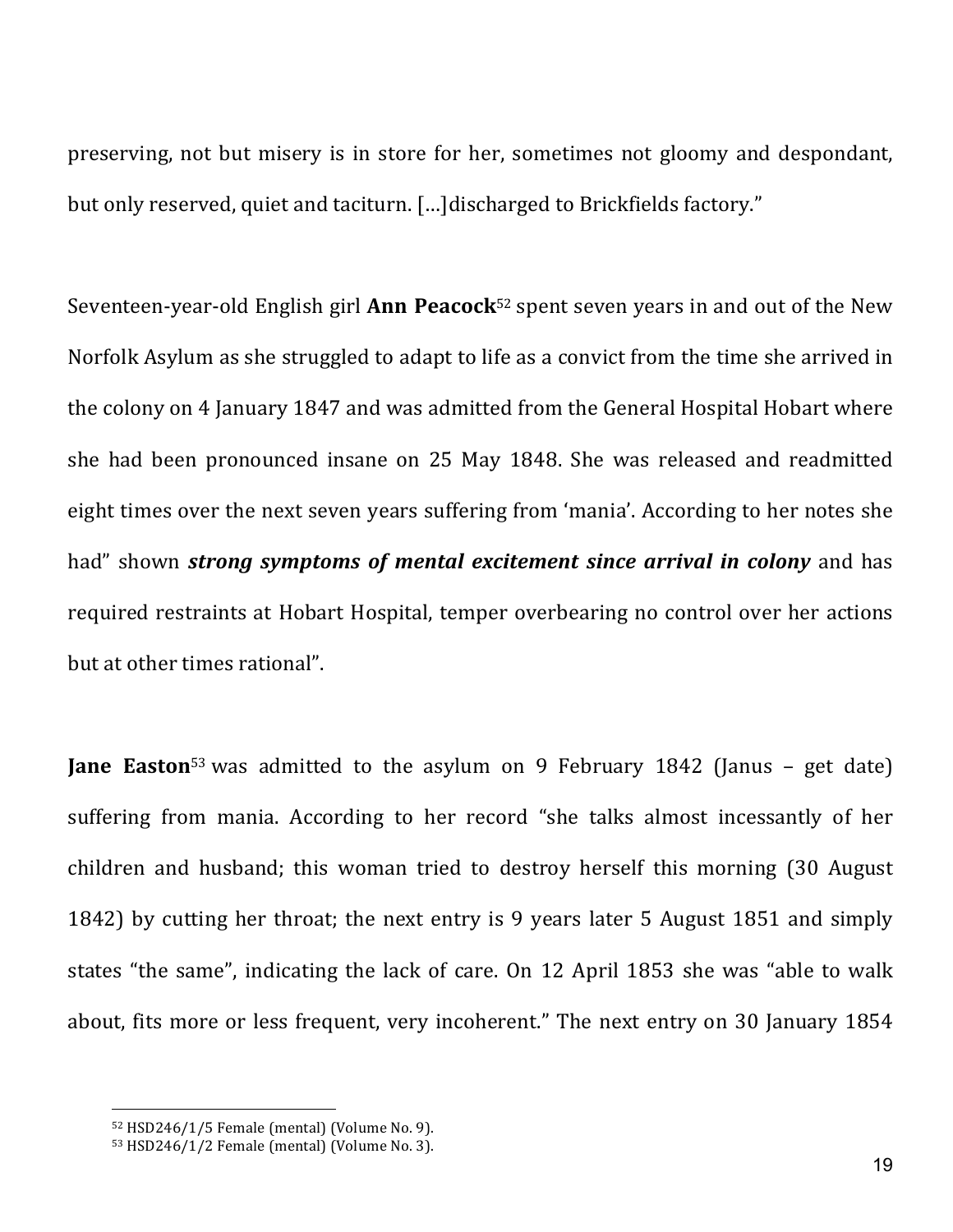"more epileptic fits, better during the day, took a little food, between 4 and 5pm *died* in about 10 minutes".

Thirty-five-year-old **Rachel Wrighte**<sup>54</sup> "talking incoherently about her husband and children" when she was admitted in April 1838; Mary West<sup>55</sup> "believes that she was the Moon and the sun is her husband"; Susan Robins<sup>56</sup> who was admitted in September 1845 after 22 years in the colony was "constantly under the impression she is surrounded by family and friends and frequently addresses them by name. She died in New Norfolk Lunatic Asylum three months later.

#### **Conclusion:**

 $\overline{a}$ 

Further study of other records relating to these women and their treatment etc at New Norfolk Asylum and their convict records will provide an even richer understanding of the lived experiences of individual women. Most of the convict women in this study admitted to New Norfolk Asylum were suffering from insanity/mania/amentia as a result of hereditary factors, criminality, moral and physical degeneracy and a low social status - but their mental health was also impacted by the trauma of forced migration. What is clear is that many of the women were traumatised by forced migration, never able to recover an emotional equilibrium to participate positively in colonial society,

<sup>54</sup> HSD246/1/2 Female (mental) (Volume No. 3).

 $55$  HSD246/1/2 Female (mental) (Volume No. 3).

<sup>56</sup> HSD246/1/2 Female (mental) (Volume No. 3).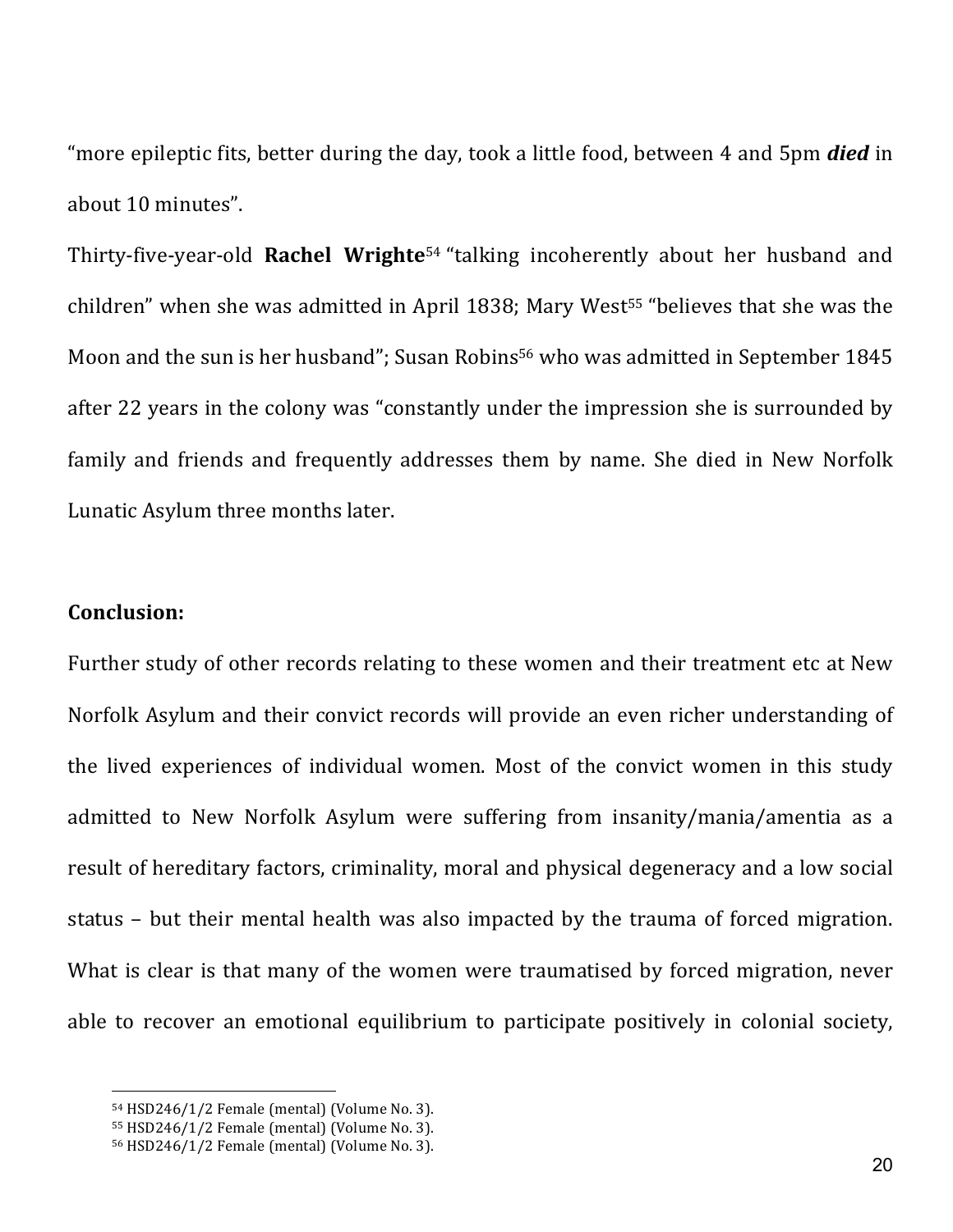while for others madness offered them a way to manage the trauma of separation, loss and forced migration and as the casebook shows this was so for the majority of women who entered the new Norfolk Lunatic Asylum and left to forge a new life in this new world that was to be for the rest of their lives 'home'.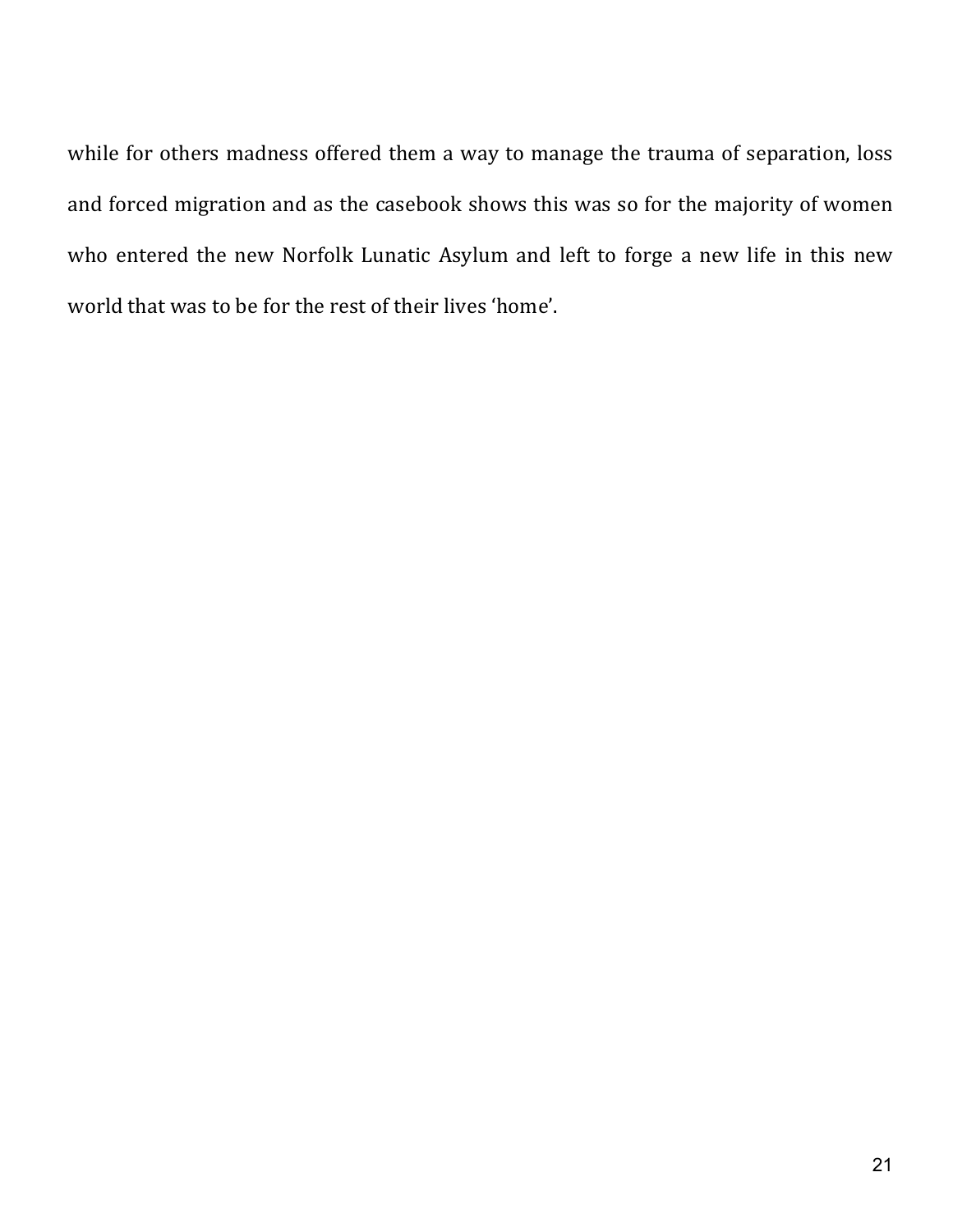#### =

#### **SLIDE:** electrical'

The discovery of an electrical machine in use at New Norfolk as early as 1851 is indeed "remarkable" as it was not until the 1860s that an 'Electrical Room' was established at St Guy's Hospital in London and the use of electrical treatment did not become widely used until much later in the century 1870s. Who brought the machine out from England is not clear, it may have been Dr Meyer who had "sole charge of lunatics' from 1845 to 1854. According to Crabbe "He owed his appointment to his 'expert knowledge of brain' diseases."<sup>57</sup> It may have been his "electricity" machine which persuaded the Board of his impressive knowledge of brain disease.

"There were differing opinions as to the relative merits of the different techniques for electric therapy and the clinical accounts suggest a trial-and-error approach with a great variation in the number of treatments given.<sup>58</sup> It is clear according to Crabbe that the "battery" was obviously disciplinary rather than strictly therapeutic. It was also, according to a French doctor writing in 1899, a skill not easily acquired. "An application of the constant current to the brain ... is, in a certain sense, an artistic performance which requires not only knowledge but also much practice and some talent like a good

<sup>57</sup> Crabbe 11.

<sup>58</sup> Anon, 1871b; Allbutt, 1872; Newth, 1873; Anon, 1883b; Robertson, 1884; Wiglesworth, 1887; in Beveridge and Renvoize 159.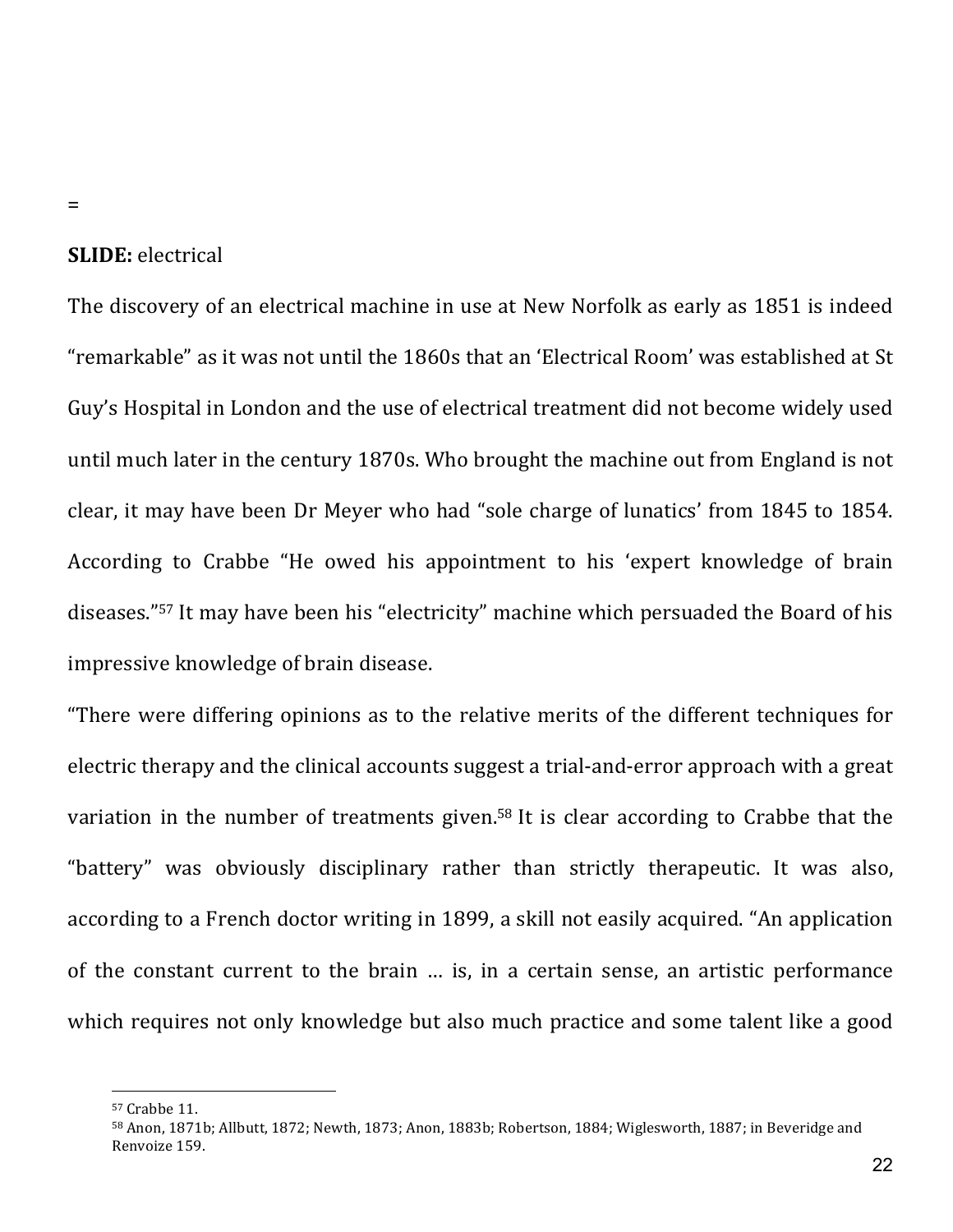musical performance... A man who labours with love and care and has the discrimination to select one of the methods described by me or several of them ... will in the nature of things obtain better results than another whose heart is not in his work, who acts by mere routine, and who is devoid of the elements of an artistic disposition or true clinical instinct."59

Did convict women feign 'madness' to escape from the Factory or assignment **systems?** ONLY A HANDFUL OF women were recorded as feigning illness: **Agnes Chambers**<sup>60</sup> who'was'in'Millbank'before'she'was'transported'to'VDL'was'said'to'**"**since' admission complaining of affectation many of which we consider to have been exaggerated or feigned [...] exaggerates her ailments"; Fifty-six-year-old **Elizabeth Wardron**<sup>61</sup> was said to have "Exaggerated her ailments wishing to be kept in hospital..."; **Ellen Parker**<sup>62</sup> "Has been subject to epileptic fits at irregular intervals. Now regrets that she was insolent and passionate in the colonial hospital, certainly not that of an insane person; I am of the opinion that she deliberately exaggerated her ailments being probably not very anxious to be discharged. Whatever she may have done before admission she is decidedly more the subject of extremely irritable bad temper, than

<sup>59</sup> Althaus 1899 in Beveridge and Renvoize p. 158

 $60$  HSD246/1/9 Female (mental) (Volume No. 13).

 $61$  HSD246/1/2 Female (mental) (Volume No. 3).

 $62$  HSD246/1/5 Female (mental) (Volume No. 9).